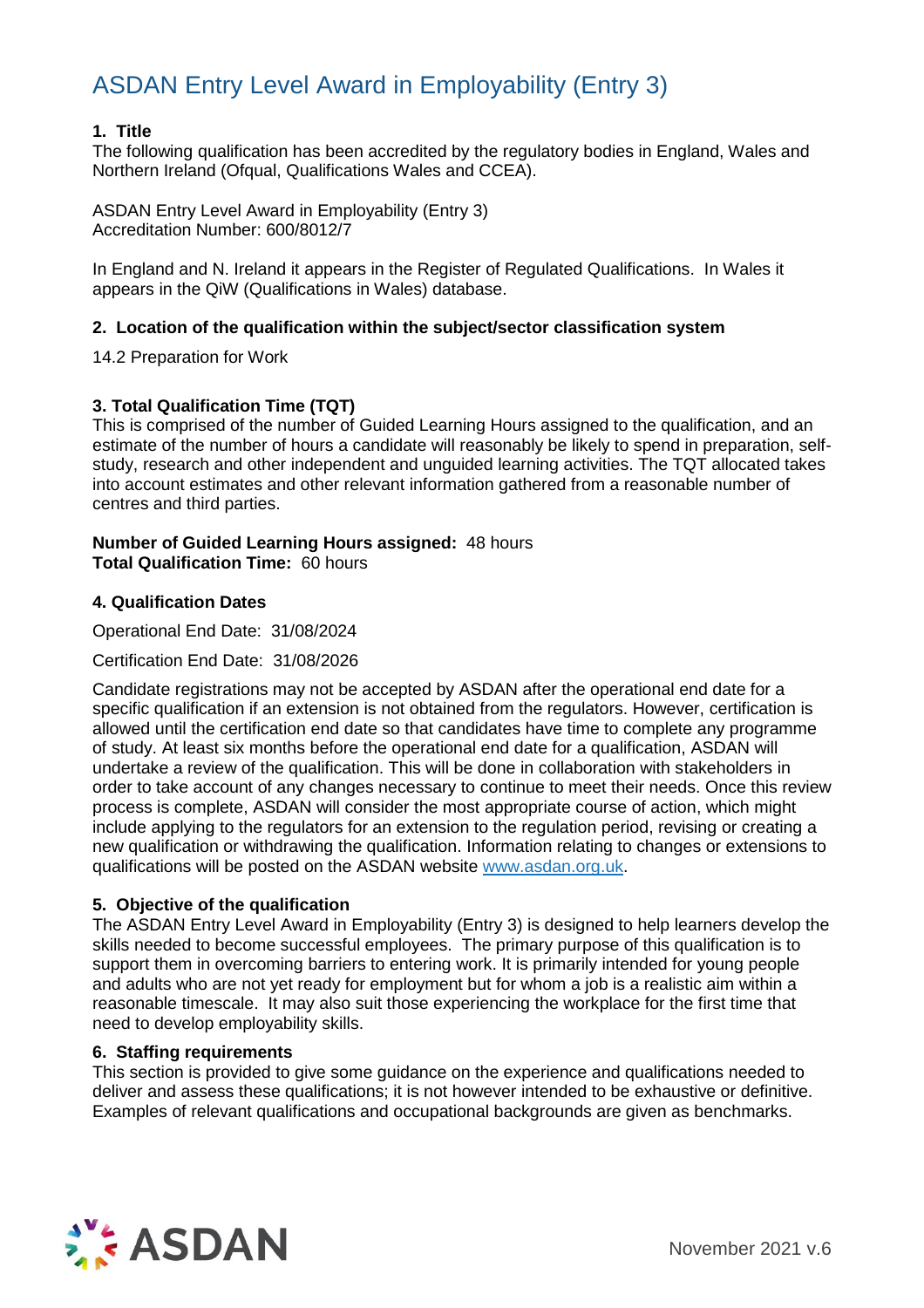Other equivalent qualifications or backgrounds may also qualify prospective staff for delivery or assessment roles.

Centres must ensure that they have sufficient numbers of suitably experienced Assessors and Internal Moderators to ensure that qualifications are delivered effectively, and that appropriate judgements are made as to whether evidence being presented is valid, sufficient and reliable.

ASDAN cannot be held responsible for any difficulties that arise in the delivery or assessment process as a result of internal recruitment decisions. Recruitment should be made at the discretion of centres, and centres should be aware that it is their responsibility to ensure that all staff involved in the delivery and assessment of ASDAN qualifications are suitably qualified.

Examples of relevant qualifications: Assessor/Internal Verifier awards Examples of work experience: Demonstrable experience of knowledge of the subject area.

The ASDAN **Centre Guidance** (Section 2.2, Roles and Responsibilities) outlines the range of functions necessary for candidate achievement, and the expectations for suitable qualifications/experience.

#### **7. Units**

The units listed below are available for the qualification:

| <b>Title</b>                                    | Level          | Unit reference    | <b>Credit rating</b><br>(if applicable) | <b>Unit Group</b> |
|-------------------------------------------------|----------------|-------------------|-----------------------------------------|-------------------|
| Maintaining work standards                      | E <sub>3</sub> | MWS <sub>E3</sub> | 3                                       | Core              |
| Career exploration                              | E <sub>3</sub> | CE <sub>E3</sub>  | $\overline{2}$                          | Core              |
| Applying for a job                              | E <sub>3</sub> | AJB <sub>E3</sub> | $\overline{2}$                          | Core              |
| Exploring job opportunities                     | E <sub>3</sub> | EJO <sub>E3</sub> | 1                                       | Core              |
| Learning through work<br>experience             | E <sub>3</sub> | LWE E3            | 3                                       | Core              |
| Enterprise skills                               | E <sub>3</sub> | ES <sub>E3</sub>  | 1                                       | Core              |
| Communicating with others at<br>work            | E <sub>3</sub> | CWO <sub>E3</sub> | 1                                       | Additional        |
| <b>Customer service</b>                         | E <sub>3</sub> | CS <sub>E3</sub>  | $\overline{2}$                          | Additional        |
| Exploring business and<br>enterprise            | E <sub>3</sub> | EBE E3            | $\mathbf{1}$                            | Additional        |
| Health and safety in the<br>workplace           | E <sub>3</sub> | HSW <sub>E3</sub> | $\overline{2}$                          | Additional        |
| Opportunities for learning and<br>work          | E <sub>3</sub> | OLW <sub>E3</sub> | $\overline{2}$                          | Additional        |
| Overcoming barriers to work                     | E <sub>3</sub> | OBW <sub>E3</sub> | 1                                       | Additional        |
| Participating in an enterprise<br>activity      | E <sub>3</sub> | PEA <sub>E3</sub> | $\overline{2}$                          | Additional        |
| Planning and reviewing<br>learning              | E <sub>3</sub> | PRL E3            | $\overline{2}$                          | Additional        |
| Rights and responsibilities in<br>the workplace | E <sub>3</sub> | RRW <sub>E3</sub> | $\mathbf{1}$                            | Additional        |
| Tackling problems at work                       | E <sub>3</sub> | TPW <sub>E3</sub> | 1                                       | Additional        |

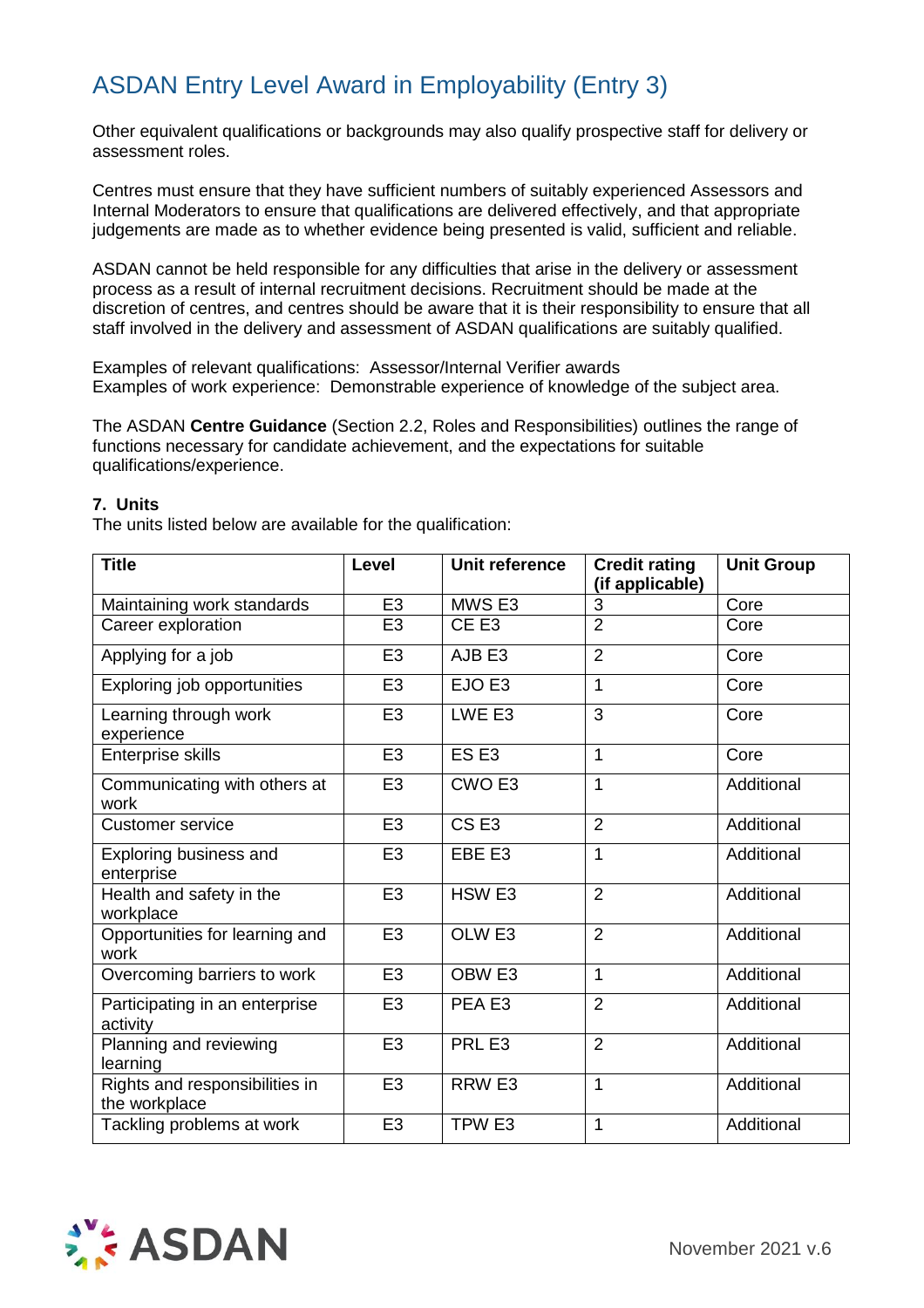| Using advice and guidance | E3             | UAG E3 | Additional |
|---------------------------|----------------|--------|------------|
| Working with numbers      | E3             | WWN E3 | Additional |
| Working with others       | E <sub>3</sub> | WWO E3 | Additional |

#### **8. Structure of the qualification**

The qualification is credit-based and candidates must choose a combination of units from those listed above. The qualification comprises Core and Additional units. Candidates must complete 6 credits worth of units in total, and must include at least one unit from the Core units group. The remainder of the credits can be achieved through either Core or Additional units. Candidates normally complete all units at the same level; however there is the flexibility to choose units from the level above or below the qualification outcome, if appropriate. For a full Award qualification, the candidate must achieve a minimum of 4 credits at the level of the qualification outcome.

#### **Credit transfer**

Candidates who have achieved any of the Employability units in the context of another qualification can transfer the credit already achieved, provided the unit was achieved within 3 years of the Employability external moderation date. A Centre Claim form and guidance are provided on the website in order to manage credit claims.

**Equivalent units** are units within other qualifications that have been judged to be similar enough in content to be counted instead of certain units within the qualification.

**Exemptions** are generally non-credit based units that can allow a candidate to be exempt from certain identified units. Where such opportunities exist, these are noted in the specifications for the unit.

Some of the units have equivalent units or exemptions identified against them. A Centre Claim form and guidance are provided on the website in order to manage credit claims and exemptions.

Evidence to fully meet the Employability Standards is generated by completing activities to demonstrate skills, knowledge and understanding relevant to the units the candidate is working towards (approximately 60 hours of work).

Optional **student books** for Entry 2, Entry 3 and Level 1 are available for centres to download from the members area of the ASDAN website. These books contain activity ideas that could assist candidates in meeting the unit requirements.

**Resource sheets** have been developed to help candidates generate appropriate and focused evidence. These can be downloaded from the members area of the ASDAN website and their use is optional if equivalent evidence is provided in other ways.

Candidates who do not achieve the full qualification requirements will receive certification for those units which they have successfullly completed

The mandatory **Standards with Guidance** document, which is provided to support centres in the delivery and assessment of the qualification, provides additional guidance on the appropriate type, quality and quantity of evidence required in order for learners to show they have met the required standard.

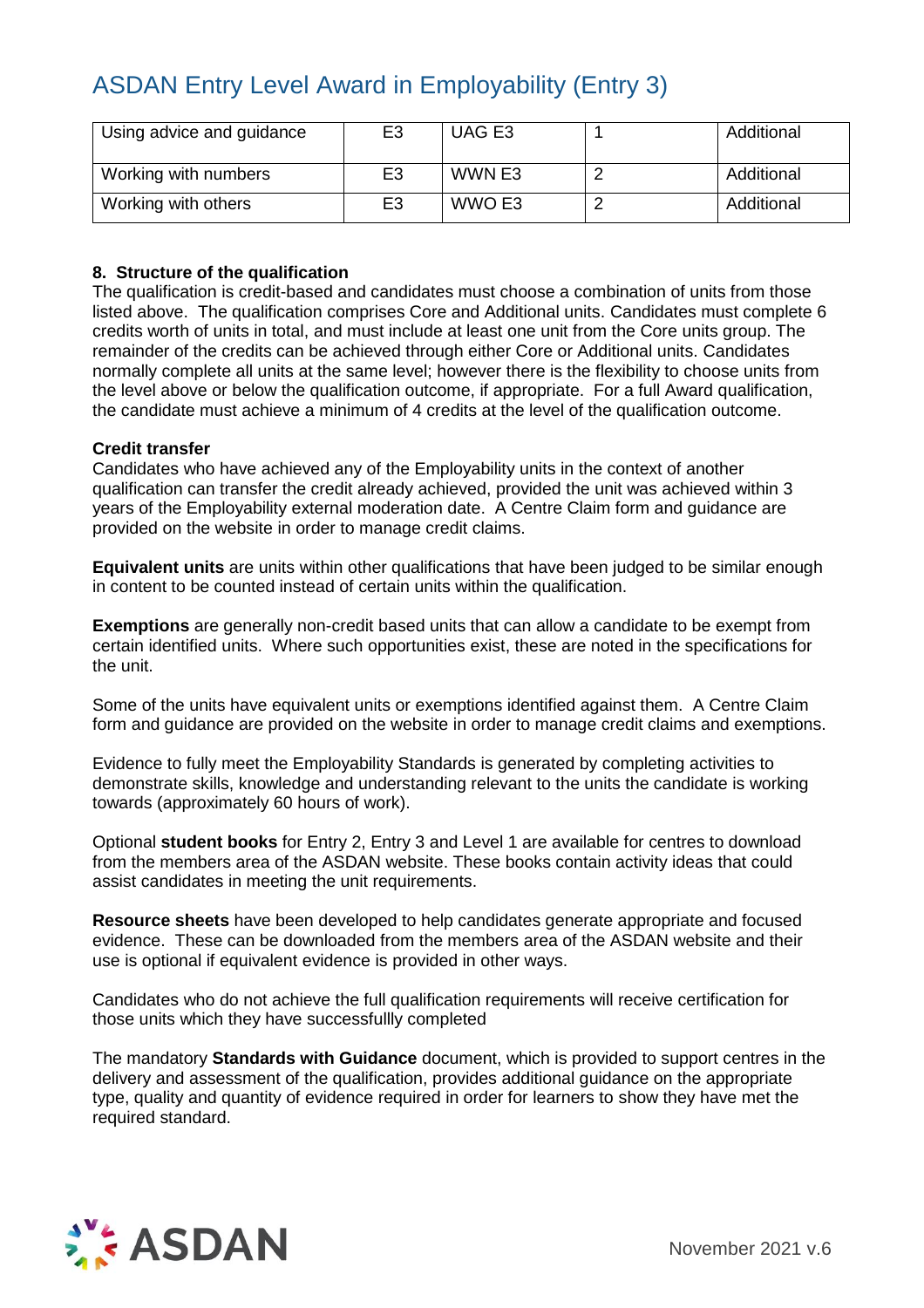The mandatory **Centre Guidance** contains all the information centres need in order to successfully deliver, assess and internally moderate the qualification and submit learners for certification.

#### **9. Prior achievement and recognition of prior learning**

There are no specific recommended prior learning requirements for this qualification. This qualification has been developed for use by schools, academies and colleges to accredit or contribute to work-related learning; careers education; enterprise education; work experience; PSHE and PLTS development. Centres are responsible for ensuring that this qualification is appropriate for the age and ability of their candidates.

#### **Recognition of Prior Learning (RPL)**

RPL is where a candidate has achieved something relevant to the qualification without formal recognition such as a certificate. ASDAN has a policy on RPL which allows all claims to be considered on an individual basis.

#### **10. Progression opportunities**

ASDAN Entry Level Certificate in Employability E3 ASDAN Award and Certificate in Employability Level 1 Progression routes for candidates achieving the Employability qualifications include apprenticeships, traineeships, employment, further education and any other qualifications at a higher level.

#### **11. Assessment and moderation**

Candidates complete a **portfolio of evidence** which is internally assessed by centre assessors against the unit assessment criteria. Assessors need to ensure that there is explicit evidence in the portfolio to show that the candidate has met the required standard.

There is a mandatory **Assessment Checklist** provided for each unit (see example below). These can be downloaded from the ASDAN website and must be completed by the assessor when the candidate completes each unit. Each Assessment Checklist must be signed by the candidate, assessor and internal moderator to authenticate the work, and added to each candidate's portfolio of evidence.

**Internal moderation** is undertaken by the centre, following their own sampling strategy. The internal moderator provides the vital link between the assessors and the external moderator, and acts as the centre's quality assurance representative.

**External moderation** is carried out by ASDAN's External Moderators who look at the quality and compare the standards of a sample of candidates' work to ensure that national standards are being met, monitor assessment practice and, where problems are identified, take action to ensure that assessment conforms to national standards.

#### **12. Assessment language**

ASDAN qualifications are published and assessed in English only.

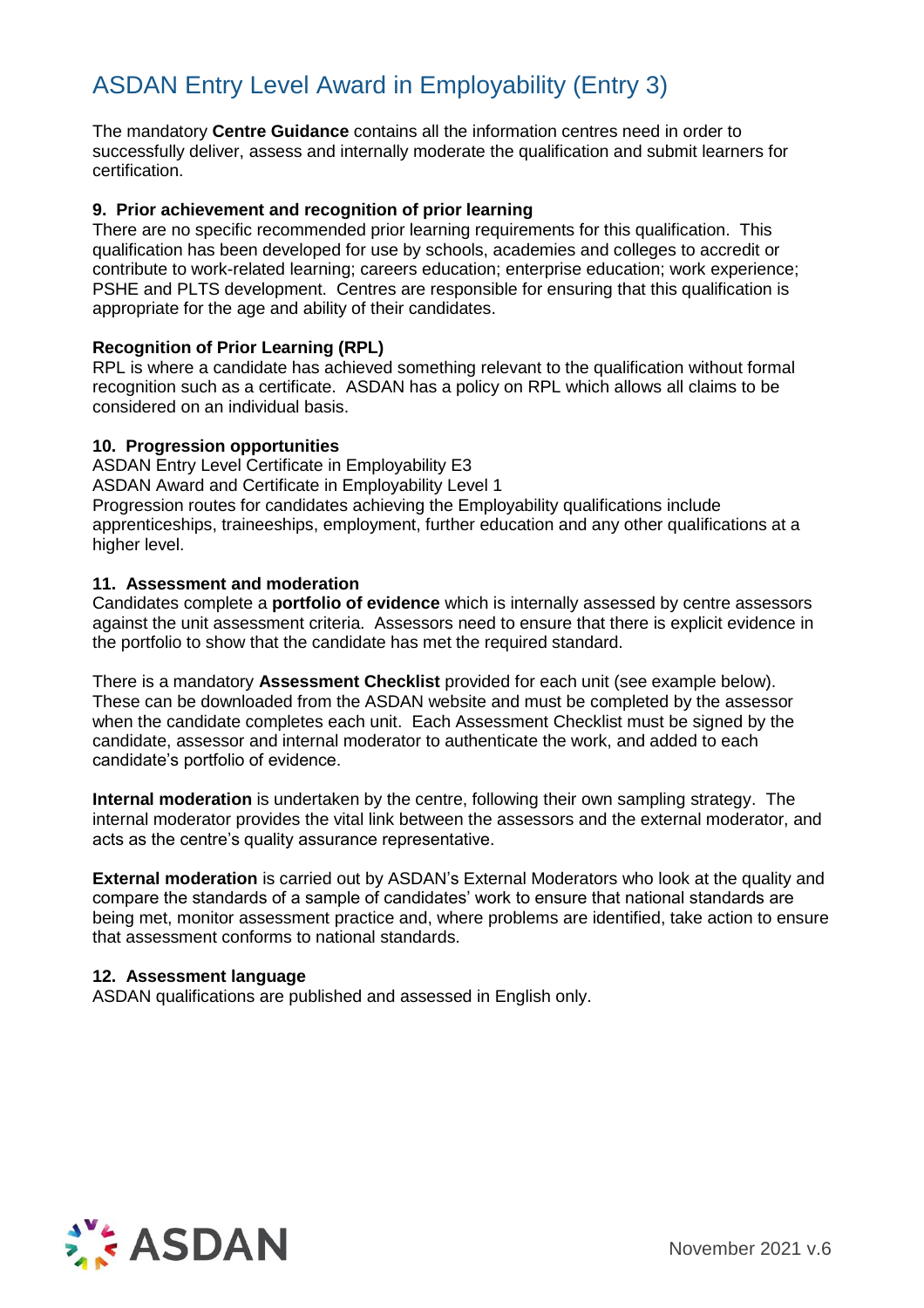#### **13. Standards**

The standards for each unit are as follows:

| Title:                                                                                             |                | Maintaining work standards                                                                                                                                                                                                                                                                                                                                                                                          |  |
|----------------------------------------------------------------------------------------------------|----------------|---------------------------------------------------------------------------------------------------------------------------------------------------------------------------------------------------------------------------------------------------------------------------------------------------------------------------------------------------------------------------------------------------------------------|--|
| Unique reference number                                                                            | L/504/5252     |                                                                                                                                                                                                                                                                                                                                                                                                                     |  |
| Level:                                                                                             | E <sub>3</sub> |                                                                                                                                                                                                                                                                                                                                                                                                                     |  |
| Credit Value (if any):                                                                             | 3              |                                                                                                                                                                                                                                                                                                                                                                                                                     |  |
| <b>Learning outcomes</b>                                                                           |                | <b>Assessment criteria</b>                                                                                                                                                                                                                                                                                                                                                                                          |  |
| The learner will:                                                                                  |                | The learner can:                                                                                                                                                                                                                                                                                                                                                                                                    |  |
| E3.1 Understand why employees have to<br>follow procedures and meet certain<br>workplace standards |                | 1.1 Give a reason why turning up regularly is important<br>1.2 Give a reason why being on time is important<br>1.3 Explain why Health and Safety is important in the<br>workplace<br>1.4 Explain why tasks have to be done properly                                                                                                                                                                                 |  |
| E3.2 Know what standards are required in<br>own organisation                                       |                | 2.1 Identify the requirements for attendance and<br>timekeeping in own organisation<br>2.2 State the procedures to follow in case of lateness<br>or absence<br>2.3 Describe what the organisation expects of them in<br>terms of appearance and behaviour<br>2.4 State what the organisation expects of them when<br>completing tasks in terms of:<br>Quality<br>$\bullet$<br><b>Health and Safety</b><br>$\bullet$ |  |
| E3.3 Be able to meet own organisation's<br>attendance and timekeeping requirements                 |                | 3.1 Meet attendance requirements<br>3.2 Meet timekeeping requirements<br>3.3 Follow procedures if there are any difficulties in<br>timekeeping and attendance                                                                                                                                                                                                                                                       |  |
| E3.4 Be able to complete activities to<br>specified work standards                                 |                | 4.1 Identify tasks that need to be done, the quality of<br>work required and deadlines<br>4.2 Use help if needed to achieve the quality of work<br>required and to meet deadlines<br>4.3 Produce work of the required quality<br>4.4 Meet deadlines<br>4.5 Follow safety procedures when carrying out<br>activities                                                                                                 |  |
| Additional information about the unit                                                              |                |                                                                                                                                                                                                                                                                                                                                                                                                                     |  |
| Organisation reference code                                                                        |                | MWSE3                                                                                                                                                                                                                                                                                                                                                                                                               |  |
| Unit aim/purpose                                                                                   |                | To enable learners to show they understand the<br>standards required in the workplace and to<br>demonstrate they know and can meet the standards of<br>their own organisation when carrying out activities.                                                                                                                                                                                                         |  |
| Requirements about the way the units must<br>be assessed (if appropriate)                          |                | N/A                                                                                                                                                                                                                                                                                                                                                                                                                 |  |
| Guidance on suitable types of supporting<br>evidence                                               |                | Time sheets and attendance records; training<br>agreement/contract of employment; codes of practice                                                                                                                                                                                                                                                                                                                 |  |

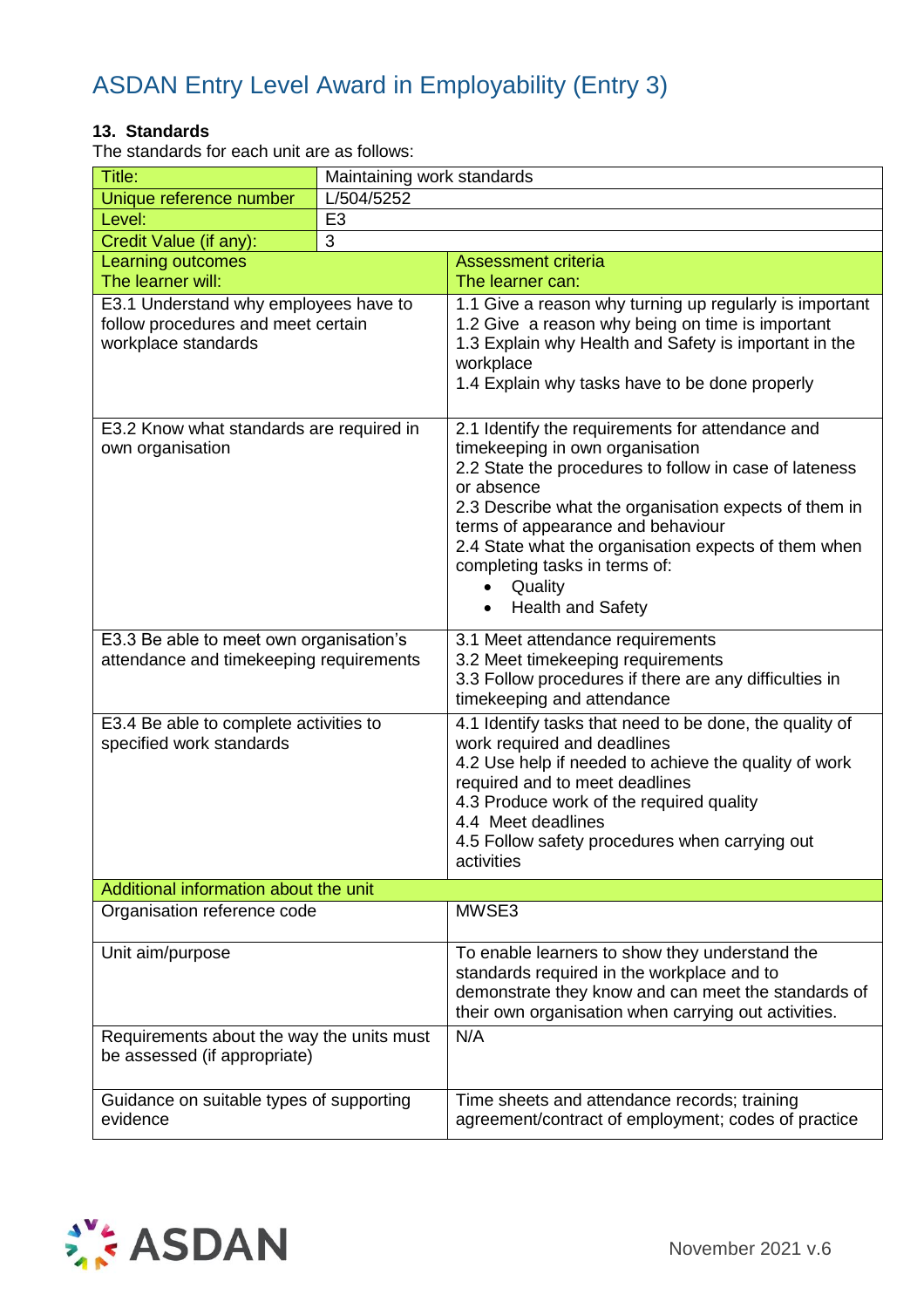|                                                                                                 | and/or procedures with relevant sections<br>annotated/highlighted; witness testimony; photos with<br>explanatory statements; review records; other relevant<br>evidence |
|-------------------------------------------------------------------------------------------------|-------------------------------------------------------------------------------------------------------------------------------------------------------------------------|
| Unit review date                                                                                | 31/12/17                                                                                                                                                                |
| Unit place in the structure of an accredited<br>qualification (e.g. Mandatory or optional etc.) | One of 6 units in core units group. At least one unit<br>must be completed from this group.                                                                             |
| Equivalent ASDAN unit/s or exemptions                                                           | N/A                                                                                                                                                                     |

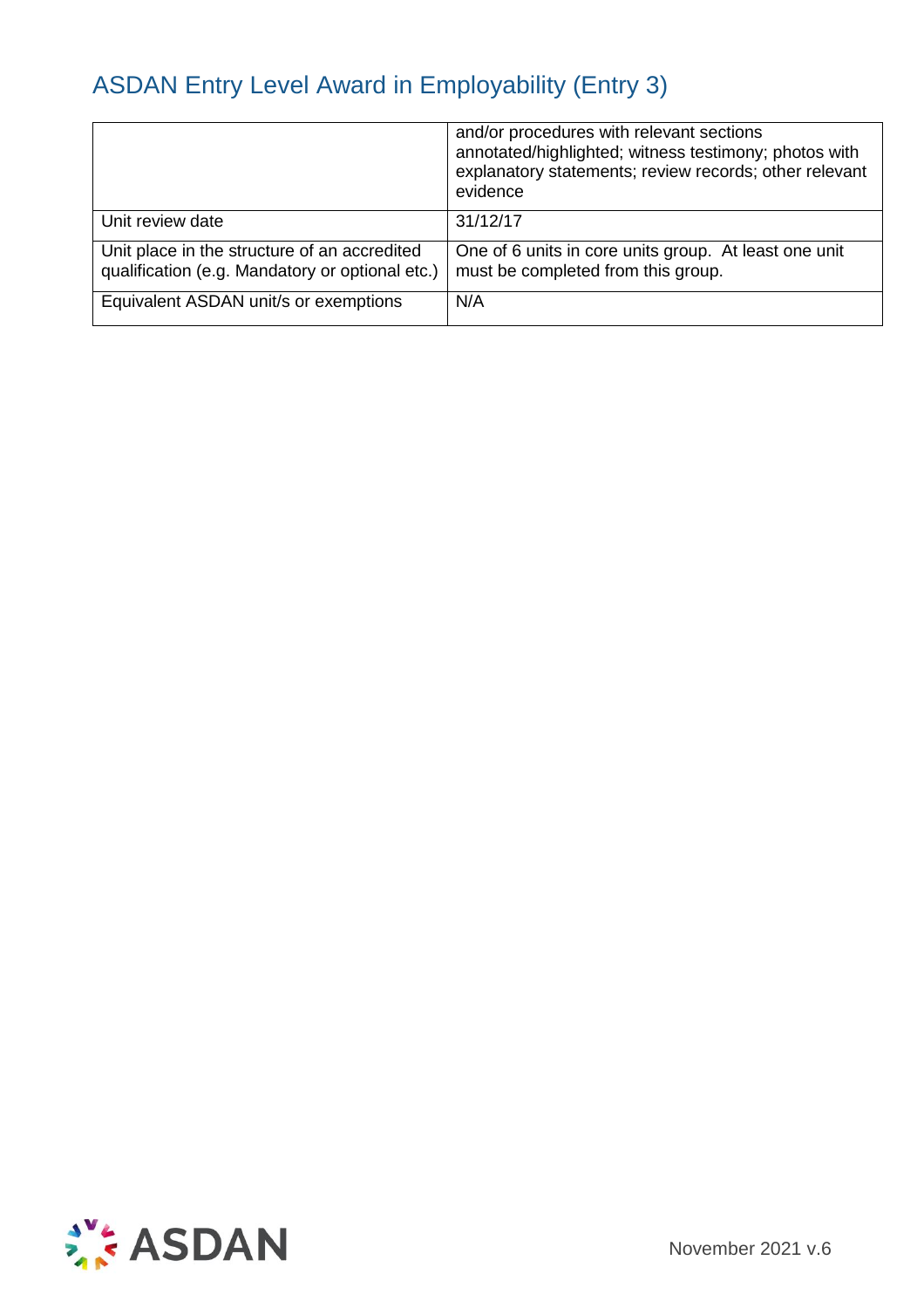| Title:                                                              | Career exploration |                                                                                                                 |
|---------------------------------------------------------------------|--------------------|-----------------------------------------------------------------------------------------------------------------|
| Unique reference number                                             | F/504/5037         |                                                                                                                 |
| Level:                                                              | E <sub>3</sub>     |                                                                                                                 |
| Credit Value (if any):                                              | $\overline{2}$     |                                                                                                                 |
| Learning outcomes                                                   |                    | Assessment criteria                                                                                             |
| The learner will:                                                   |                    | The learner can:                                                                                                |
| E3.1 Understand that there are different                            |                    | 1.1 Describe what it means to 'have a career'                                                                   |
| career pathways                                                     |                    | 1.2 State how to work towards a career goal through                                                             |
|                                                                     |                    | school or college routes                                                                                        |
|                                                                     |                    | 1.3 State how to work towards a career goal through<br>learning in the workplace                                |
|                                                                     |                    | 1.4 State the career options available to themselves                                                            |
| E3.2 Be able to identify a realistic career                         |                    | 2.1 Agree a realistic career goal to explore                                                                    |
| goal for self                                                       |                    | 2.2 State why this goal is of interest                                                                          |
|                                                                     |                    |                                                                                                                 |
| E3.3 Be able to identify skills and qualities                       |                    | 3.1 Give an example of a skill                                                                                  |
| appropriate to a chosen career                                      |                    | 3.2 Give an example of a quality                                                                                |
|                                                                     |                    | 3.3 State the skills needed for a chosen career                                                                 |
|                                                                     |                    | 3.4 State what qualities would help achieve success in                                                          |
|                                                                     |                    | the career                                                                                                      |
|                                                                     |                    | 3.5 Match own skills and qualities to those needed in the                                                       |
|                                                                     |                    | career                                                                                                          |
| E3.4 Be able to use a career interview to<br>help decide next steps |                    | 4.1 Identify the information it would be helpful to get from<br>the interview                                   |
|                                                                     |                    | 4.2 State what they learned at the career interview about                                                       |
|                                                                     |                    | different ways to work towards a particular career                                                              |
|                                                                     |                    | 4.3 Agree next steps                                                                                            |
|                                                                     |                    | 4.4 State how information from the interview helped with                                                        |
|                                                                     |                    | deciding on next steps                                                                                          |
| Additional information about the unit                               |                    |                                                                                                                 |
| Organisation reference code                                         |                    | CEE3                                                                                                            |
| Unit aim/purpose                                                    |                    | To enable learners to show they understand what is                                                              |
|                                                                     |                    | required to work towards the achievement of a career                                                            |
|                                                                     |                    | goal                                                                                                            |
| Requirements about the way the units                                |                    | N/A                                                                                                             |
| must be assessed (if appropriate)                                   |                    |                                                                                                                 |
|                                                                     |                    |                                                                                                                 |
| Guidance on suitable types of supporting                            |                    | Internet printouts of career opportunities with relevant                                                        |
| evidence                                                            |                    | sections highlighted/annotated; skills/qualities audit;<br>records of interview with a careers adviser/guidance |
|                                                                     |                    | worker or tutor; action plans/review records; other                                                             |
|                                                                     |                    | relevant evidence                                                                                               |
| Unit review date                                                    |                    | 31/12/17                                                                                                        |
|                                                                     |                    |                                                                                                                 |
| Unit place in the structure of an accredited                        |                    | One of 6 units in core units group. At least one unit must                                                      |
| qualification (e.g. Mandatory or optional                           |                    | be completed from this group.                                                                                   |
| $etc.$ )                                                            |                    |                                                                                                                 |

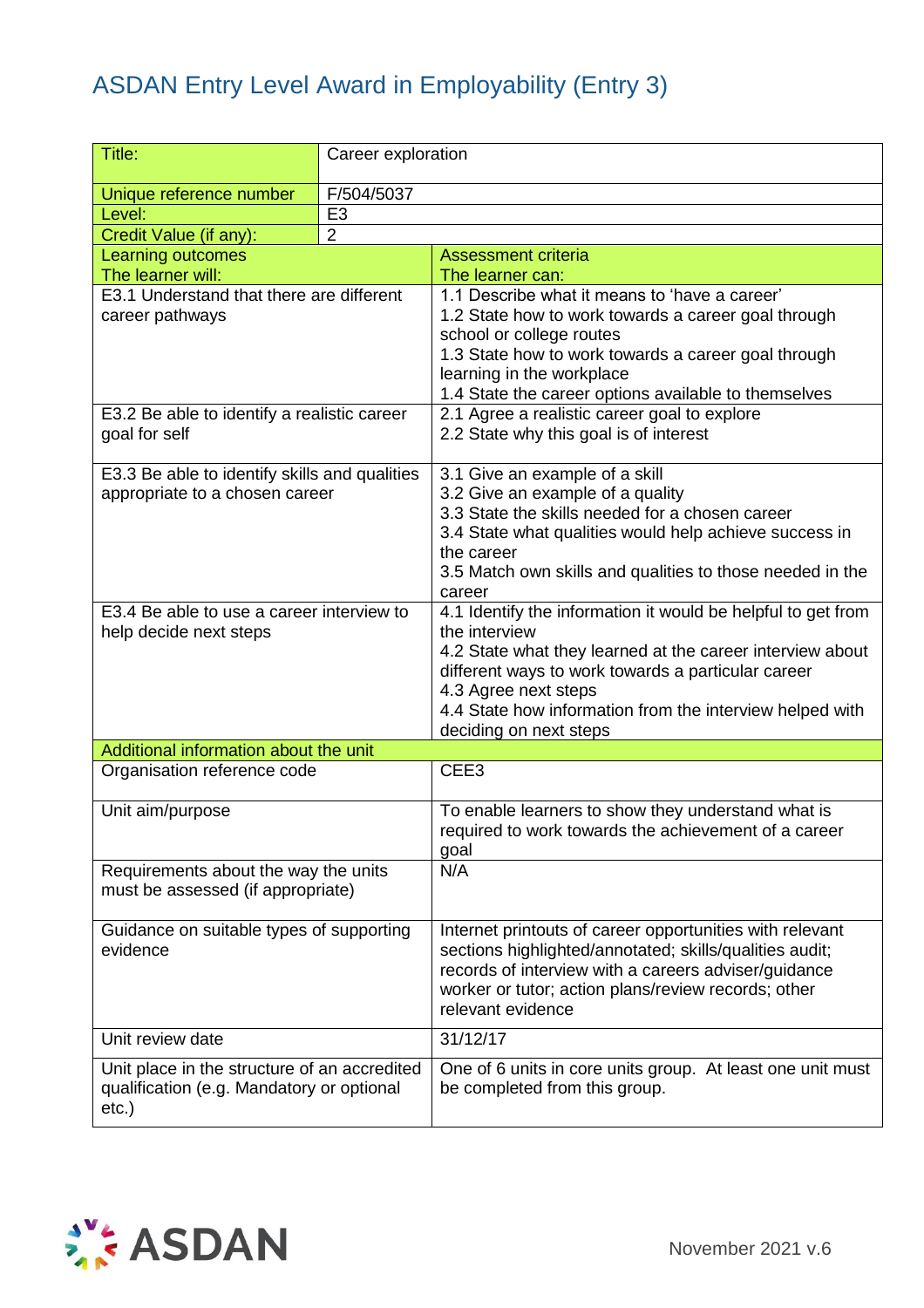| Equivalent ASDAN unit/s or exemptions   Career exploration L1 (Employability 2010) |
|------------------------------------------------------------------------------------|

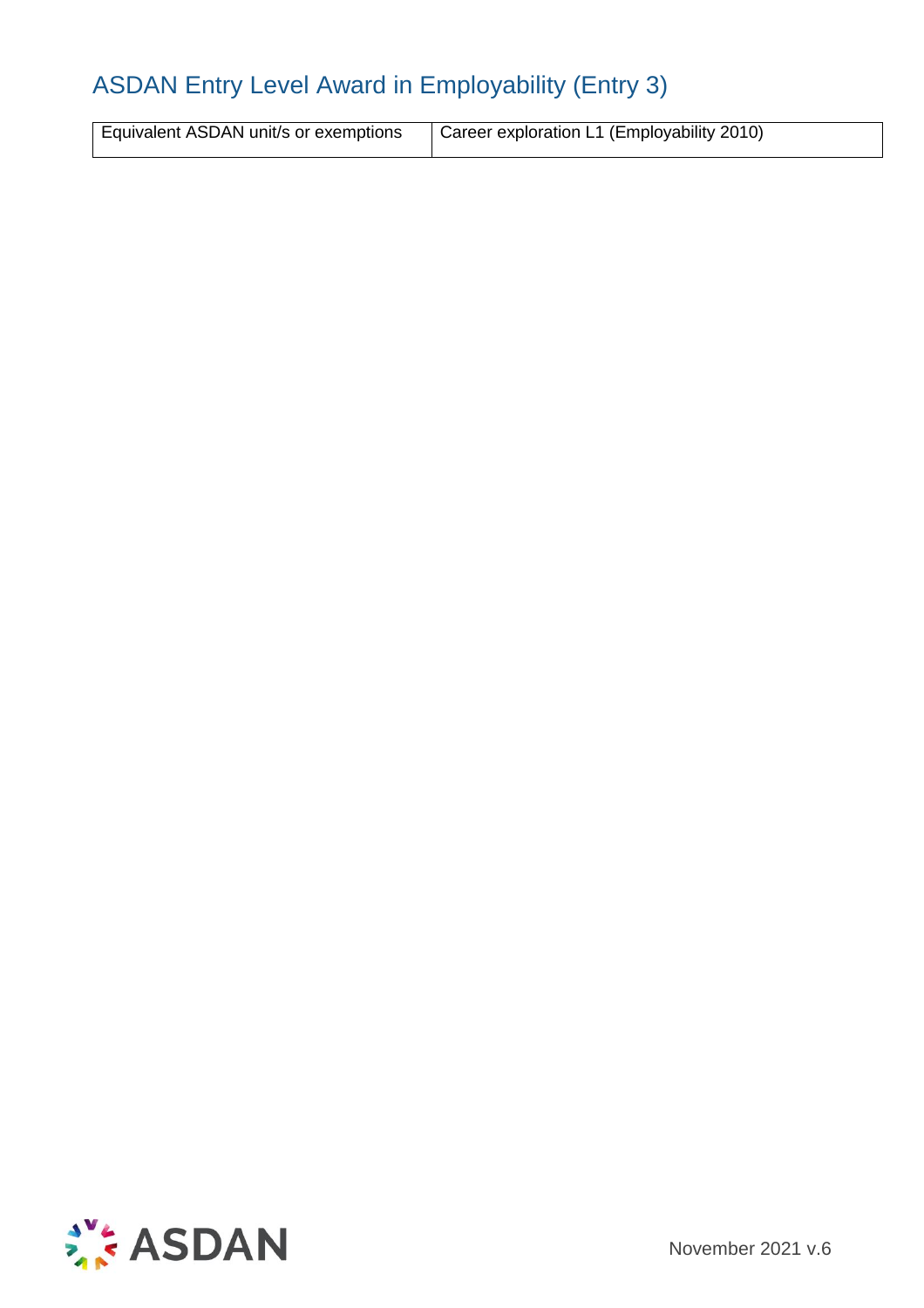| Title:                                                                          | Applying for a job |                                                                         |
|---------------------------------------------------------------------------------|--------------------|-------------------------------------------------------------------------|
| Unique reference number                                                         | R/504/5026         |                                                                         |
| Level:                                                                          | Entry 3            |                                                                         |
| <b>Credit Value:</b>                                                            | $\overline{2}$     |                                                                         |
| Learning outcomes                                                               |                    | <b>Assessment criteria</b>                                              |
| The learner will:                                                               |                    | The learner can:                                                        |
| E3.1 Be able to carry out activities to                                         |                    | 1.1 Identify a job that they would like to apply for                    |
| apply for a job                                                                 |                    | 1.2 Identify the skills and qualities required for the                  |
|                                                                                 |                    | job                                                                     |
|                                                                                 |                    | 1.3 Identify own skills and qualities that would make                   |
|                                                                                 |                    | them suitable for that job                                              |
|                                                                                 |                    | 1.4 Apply for the job presenting relevant information                   |
|                                                                                 |                    | in an appropriate format                                                |
| E3.2 Be able to prepare for and take part<br>in an interview and learn from the |                    | 2.1 Identify relevant information that they could talk                  |
| experience                                                                      |                    | about at an interview<br>2.2 Present information about themselves at an |
|                                                                                 |                    | interview                                                               |
|                                                                                 |                    | 2.3 State what went well and what went less well at                     |
|                                                                                 |                    | the interview                                                           |
| Additional information about the unit                                           |                    |                                                                         |
| Organisation reference code                                                     |                    | AJBE3                                                                   |
|                                                                                 |                    |                                                                         |
| Unit aim/purpose                                                                |                    | To enable learners to show they understand what is                      |
|                                                                                 |                    | involved in applying for a job by working through the                   |
|                                                                                 |                    | application process and preparing for and attending                     |
|                                                                                 |                    | an interview                                                            |
| Requirements about the way the units                                            |                    | N/A                                                                     |
| must be assessed (if appropriate)                                               |                    |                                                                         |
| Guidance on suitable types of supporting                                        |                    | Printouts of job adverts with relevant sections                         |
| evidence                                                                        |                    | highlighted/annotated; printouts showing research                       |
|                                                                                 |                    | into job requirements with relevant sections                            |
|                                                                                 |                    | highlighted/annotated; skills/qualities audit;                          |
|                                                                                 |                    | application paperwork (drafts and final documents);                     |
|                                                                                 |                    | records of a job interview/witness testimony/video                      |
|                                                                                 |                    | recording; other relevant evidence                                      |
| Unit review date                                                                |                    | 31/12/17                                                                |
| Unit place in the structure of an                                               |                    | One of 6 units in core units group. At least one unit                   |
| accredited qualification (e.g. Mandatory                                        |                    | must be completed from this group.                                      |
| or optional etc.)                                                               |                    |                                                                         |
| Equivalent ASDAN unit/s or exemptions                                           |                    | N/A                                                                     |
|                                                                                 |                    |                                                                         |
|                                                                                 |                    |                                                                         |

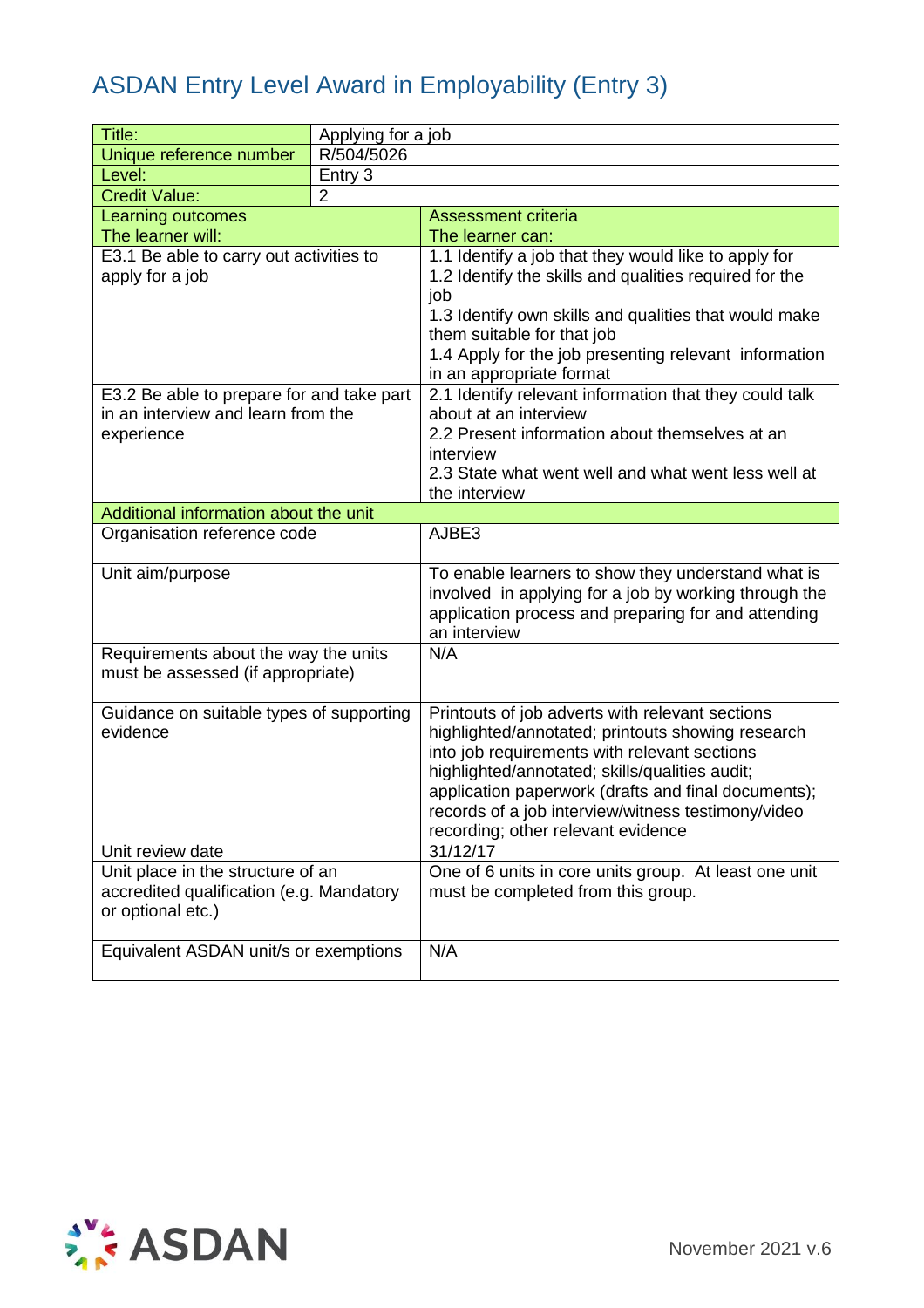| Title:                                                                                             |            | Exploring job opportunities                                                                                                                                                                                                                                                                                                                                                  |
|----------------------------------------------------------------------------------------------------|------------|------------------------------------------------------------------------------------------------------------------------------------------------------------------------------------------------------------------------------------------------------------------------------------------------------------------------------------------------------------------------------|
| Unique reference number                                                                            | A/504/5148 |                                                                                                                                                                                                                                                                                                                                                                              |
| Level:                                                                                             | Entry 3    |                                                                                                                                                                                                                                                                                                                                                                              |
| <b>Credit Value:</b>                                                                               | 1          |                                                                                                                                                                                                                                                                                                                                                                              |
| Learning outcomes                                                                                  |            | <b>Assessment criteria</b>                                                                                                                                                                                                                                                                                                                                                   |
| The learner will:                                                                                  |            | The learner can:                                                                                                                                                                                                                                                                                                                                                             |
| E3.1 Be able to identify suitable job<br>opportunities                                             |            | 1.1 State who to see and where to go for help with<br>job choices<br>1.2 Review their interests, experiences, skills and<br>qualities<br>1.3 Get information about job options in the local<br>labour market<br>1.4 Match their interests, experiences, skills and<br>qualities to job options<br>1.5 Describe why a particular job option is suitable<br>for them           |
| Additional information about the unit                                                              |            |                                                                                                                                                                                                                                                                                                                                                                              |
| Organisation reference code                                                                        |            | EJOE3                                                                                                                                                                                                                                                                                                                                                                        |
| Unit aim/purpose                                                                                   |            | To enable learners to show they understand how to<br>identify job opportunities that would best suit their<br>experience and skills                                                                                                                                                                                                                                          |
| Requirements about the way the units<br>must be assessed (if appropriate)                          |            | N/A                                                                                                                                                                                                                                                                                                                                                                          |
| Guidance on suitable types of supporting<br>evidence                                               |            | Printouts of job adverts with relevant sections<br>highlighted/annotated; printouts showing job<br>requirements with relevant sections<br>highlighted/annotated; review of<br>skills/qualities/interests/experience; particular job<br>requirements matched against candidate review;<br>records of discussion/witness testimony/video<br>recording; other relevant evidence |
| Unit review date                                                                                   |            | 31/12/17                                                                                                                                                                                                                                                                                                                                                                     |
| Unit place in the structure of an<br>accredited qualification (e.g. Mandatory<br>or optional etc.) |            | One of 6 units in core units group. At least one unit<br>must be completed from this group.                                                                                                                                                                                                                                                                                  |
| Equivalent ASDAN unit/s or exemptions                                                              |            | Exploring job opportunities E3 (Employability 2010<br>standards)                                                                                                                                                                                                                                                                                                             |

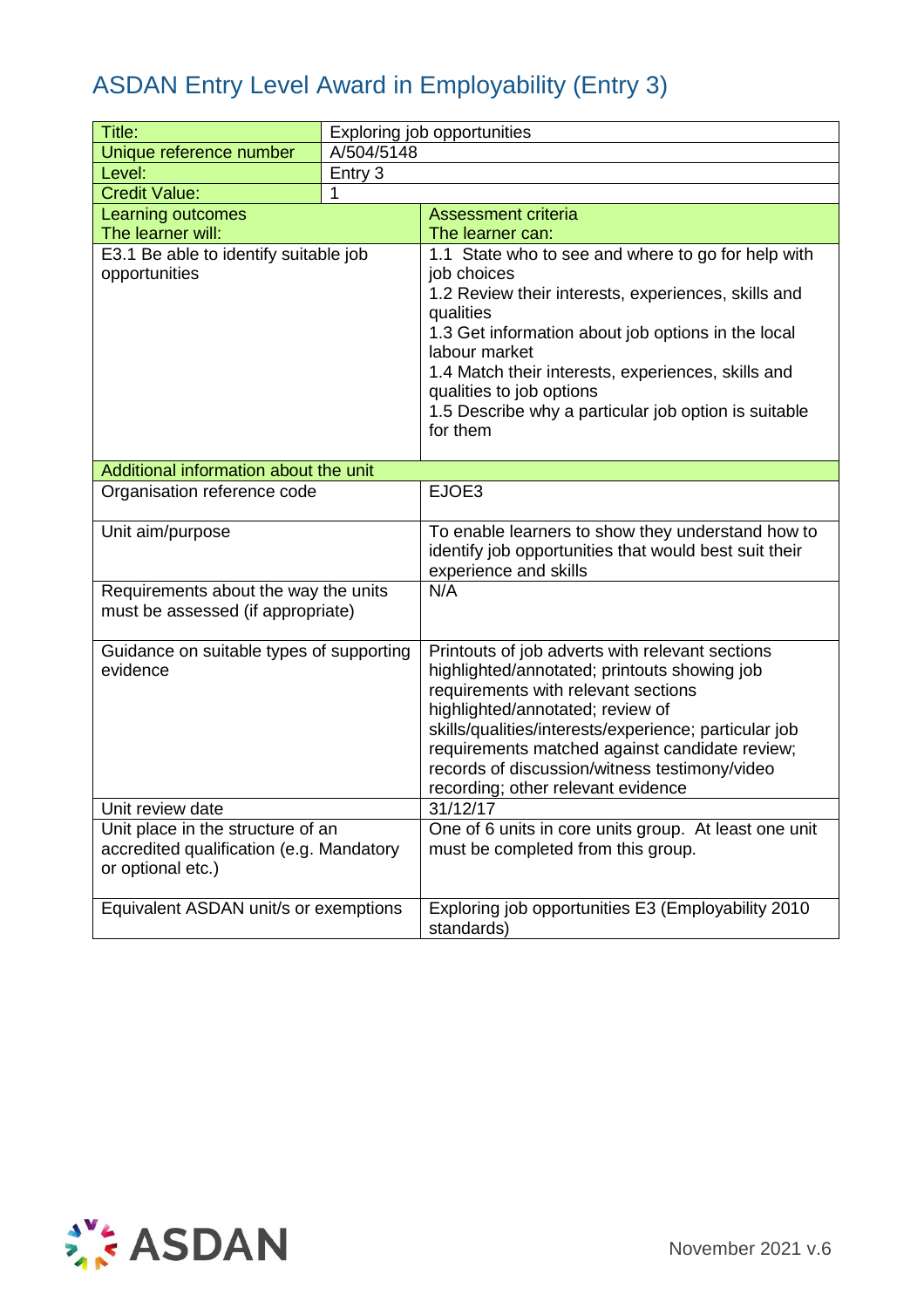| Title:                                                                    |            | Learning through work experience                                              |
|---------------------------------------------------------------------------|------------|-------------------------------------------------------------------------------|
| Unique reference number                                                   | F/504/5183 |                                                                               |
| Level:                                                                    | Entry 3    |                                                                               |
| <b>Credit Value:</b>                                                      | 3          |                                                                               |
| Learning outcomes                                                         |            | <b>Assessment criteria</b>                                                    |
| The learner will:                                                         |            | The learner can:                                                              |
| E3.1 Be able to prepare for learning in                                   |            | 1.1 State location of workplace                                               |
| the workplace                                                             |            | 1.2 Identify the time to be at work and state how to                          |
|                                                                           |            | get there on time                                                             |
|                                                                           |            | 1.3 Identify the person to report to                                          |
|                                                                           |            | 1.4 State what to wear at work                                                |
|                                                                           |            | 1.5 State how learning through work                                           |
|                                                                           |            | experience may help them make decisions about                                 |
|                                                                           |            | work in the future                                                            |
| E3.2 Be able to carry out activities in the                               |            | 2.1 State what they learnt from induction including                           |
| workplace                                                                 |            | health and safety requirements                                                |
|                                                                           |            | 2.2 Carry out tasks and activities as directed                                |
| E3.3 Be able to identify what they learnt                                 |            | 2.3 Use help and advice when given<br>3.1 Review workplace experience with an |
| from the workplace experience                                             |            | appropriate person                                                            |
|                                                                           |            | 3.2 List what they learnt from workplace experience                           |
|                                                                           |            | 3.3 Identify likes and dislikes related to workplace                          |
|                                                                           |            | tasks                                                                         |
|                                                                           |            | 3.4 Identify likes and dislikes related to workplace                          |
|                                                                           |            | setting                                                                       |
|                                                                           |            | 3.5 State how the experience may influence future                             |
|                                                                           |            | plans                                                                         |
| Additional information about the unit                                     |            |                                                                               |
| Organisation reference code                                               |            | LWEE3                                                                         |
| Unit aim/purpose                                                          |            | To enable learners to show they can prepare for,                              |
|                                                                           |            | carry out and review their workplace learning. To                             |
|                                                                           |            | help learners make work related decisions about                               |
|                                                                           |            | their future.                                                                 |
|                                                                           |            | N/A                                                                           |
| Requirements about the way the units<br>must be assessed (if appropriate) |            |                                                                               |
| Guidance on suitable types of supporting                                  |            | Records of preparing for the placement; placement                             |
| evidence                                                                  |            | log/diary; witness statement from placement                                   |
|                                                                           |            | supervisor; review records; other relevant evidence                           |
| Unit review date                                                          |            | 31/12/17                                                                      |
| Unit place in the structure of an                                         |            | One of 6 units in core units group. At least one unit                         |
| accredited qualification (e.g. Mandatory                                  |            | must be completed from this group.                                            |
| or optional etc.)                                                         |            |                                                                               |
|                                                                           |            |                                                                               |
| Equivalent ASDAN unit/s or exemptions                                     |            | N/A                                                                           |

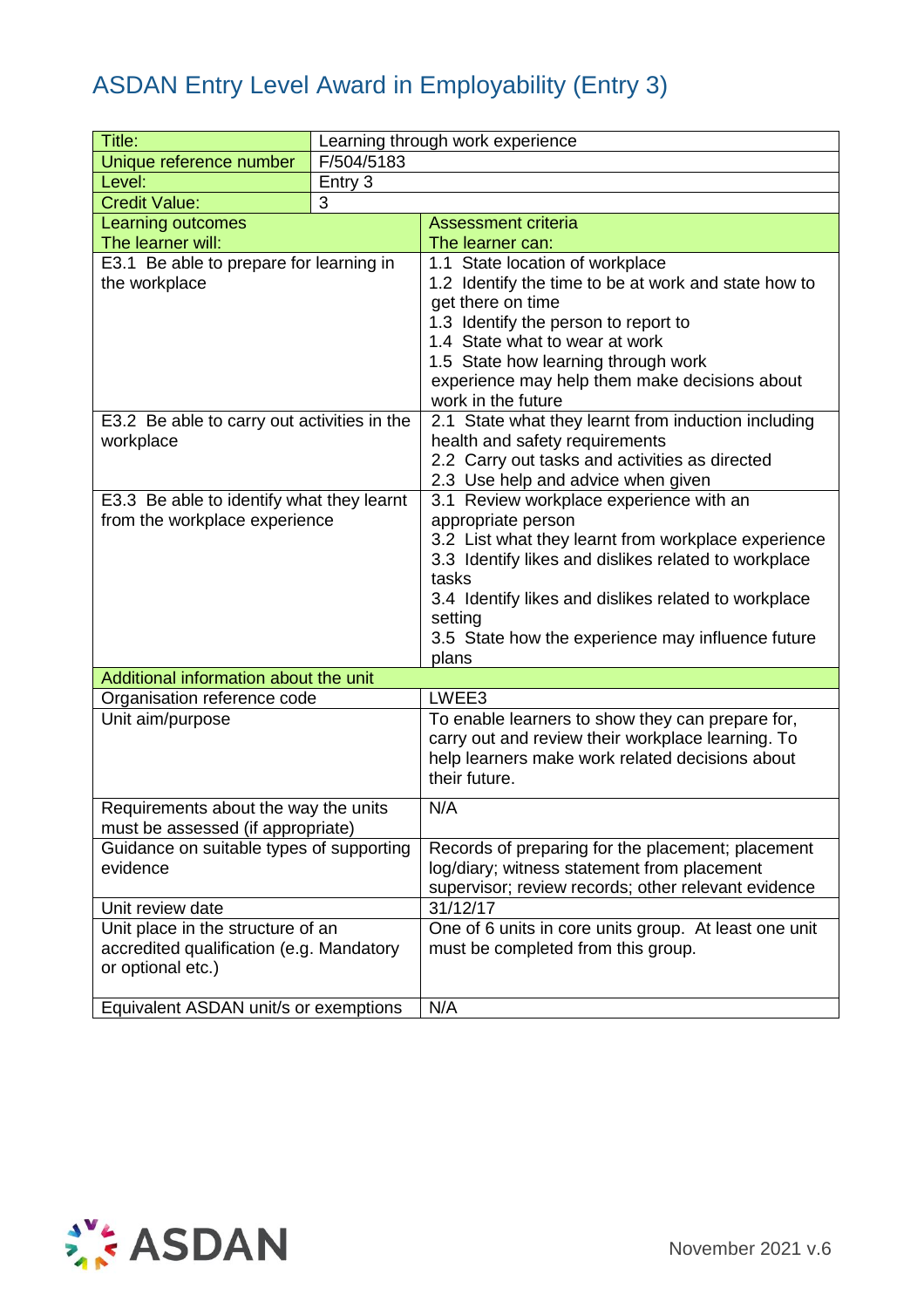| Title:                                   | <b>Enterprise Skills</b> |                                                                                                      |
|------------------------------------------|--------------------------|------------------------------------------------------------------------------------------------------|
| Unique reference number                  | F/504/5152               |                                                                                                      |
| Level:                                   | Entry 3                  |                                                                                                      |
| <b>Credit Value:</b>                     | 1                        |                                                                                                      |
| Learning outcomes                        |                          | Assessment criteria                                                                                  |
| The learner will:                        |                          | The learner can:                                                                                     |
| E3.1 Be able to identify the             |                          | 1.1 Identify a successful entrepreneur and state what                                                |
| characteristics of a successful          |                          | they do                                                                                              |
| entrepreneur                             |                          | 1.2 List the skills and qualities that are needed to be                                              |
|                                          |                          | a successful entrepreneur                                                                            |
| E3.2 Understand own strengths as an      |                          | 2.1 Give an example of how an enterprising person                                                    |
| enterprising person and ways to improve  |                          | behaves                                                                                              |
| enterprise skills                        |                          | 2.2 Identify own strengths in terms of enterprising<br>attitudes and qualities                       |
|                                          |                          | 2.3 Identify own strengths in terms of enterprise                                                    |
|                                          |                          | skills                                                                                               |
|                                          |                          | 2.4 Identify ways to practise and improve own                                                        |
|                                          |                          | enterprise skills                                                                                    |
| Additional information about the unit    |                          |                                                                                                      |
| Organisation reference code              |                          | ESE3                                                                                                 |
| Unit aim/purpose                         |                          | To enable learners to show they recognise the                                                        |
|                                          |                          | characteristics of successful entrepreneurs and are                                                  |
|                                          |                          | able to identify their own enterprise skills and                                                     |
|                                          |                          | qualities and how to develop them                                                                    |
| Requirements about the way the units     |                          | N/A                                                                                                  |
| must be assessed (if appropriate)        |                          |                                                                                                      |
| Guidance on suitable types of supporting |                          | Candidate notes; internet printouts, articles with                                                   |
| evidence                                 |                          | relevant sections highlighted/annotated;                                                             |
|                                          |                          | project/assignment; presentation records; action plan<br>and review records; other relevant evidence |
| Unit review date                         |                          | 31/12/17                                                                                             |
| Unit place in the structure of an        |                          | One of 6 units in core units group. At least one unit                                                |
| accredited qualification (e.g. Mandatory |                          | must be completed from this group.                                                                   |
| or optional etc.)                        |                          |                                                                                                      |
|                                          |                          |                                                                                                      |
| Equivalent ASDAN unit/s or exemptions    |                          | N/A                                                                                                  |

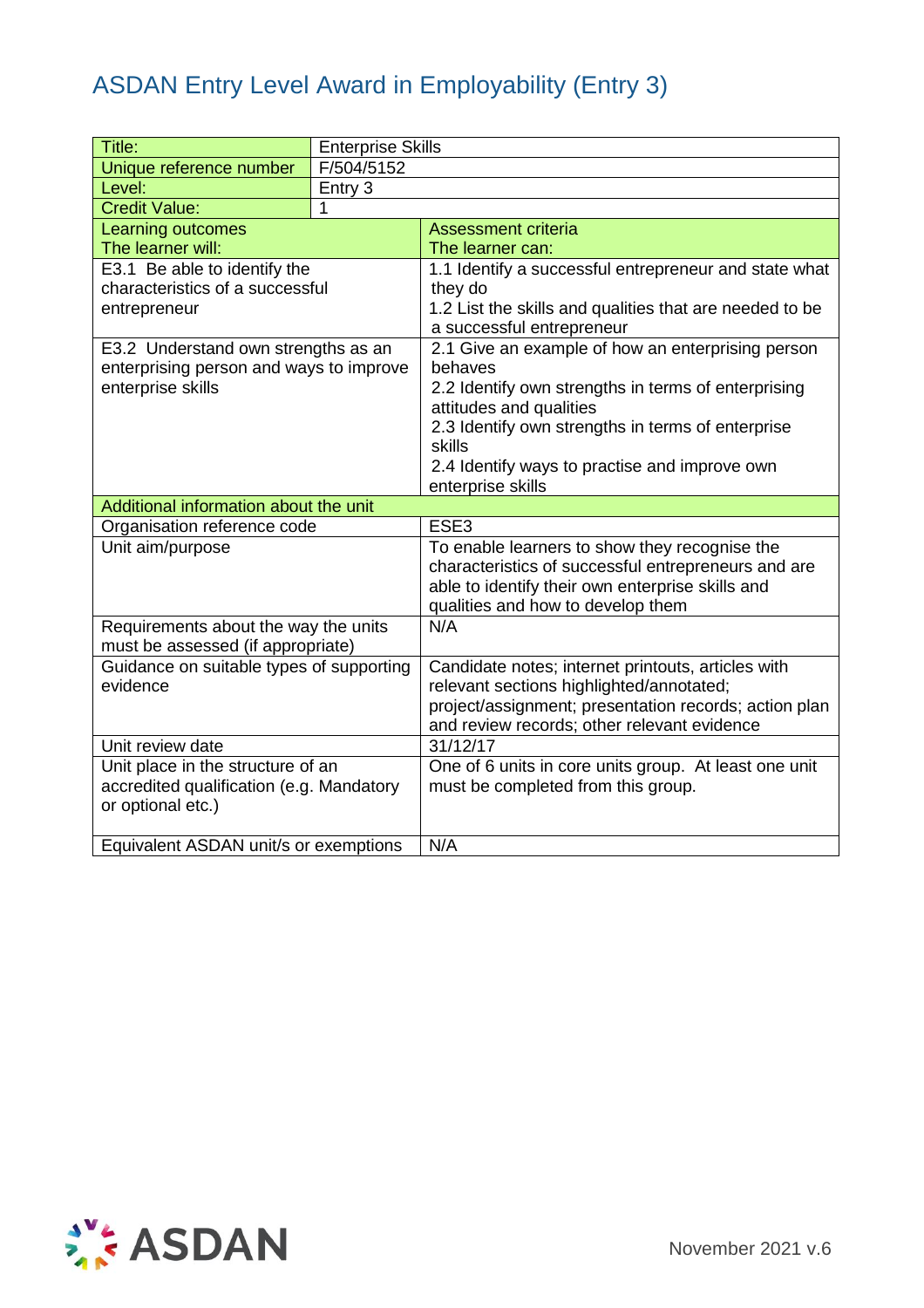| Title:                                   |            | Communicating with others at work                       |
|------------------------------------------|------------|---------------------------------------------------------|
| Unique reference number                  | R/504/5141 |                                                         |
| Level:                                   | Entry 3    |                                                         |
| <b>Credit Value:</b>                     | 1          |                                                         |
| <b>Learning outcomes</b>                 |            | Assessment criteria                                     |
| The learner will:                        |            | The learner can:                                        |
| E3.1 Know how to communicate with        |            | 1.1 Identify ways that people communicate with each     |
| others in the workplace                  |            | other in places of work                                 |
|                                          |            | 1.2 Identify communication methods they use,            |
|                                          |            | themselves, and state why they are appropriate          |
|                                          |            | 1.3 Identify who they need to communicate with in       |
|                                          |            | their own workplace                                     |
| E3.2 Be able to communicate              |            | 2.1 Communicate clearly in ways that suit different     |
| appropriately with others at work        |            | situations                                              |
|                                          |            | 2.2 Provide relevant information in response to         |
|                                          |            | requests from others                                    |
|                                          |            | 2.3 Ask questions, as needed, to complete work<br>tasks |
| Additional information about the unit    |            |                                                         |
| Organisation reference code              |            | CWOE3                                                   |
| Unit aim/purpose                         |            | To enable learners to show they understand how          |
|                                          |            | communication takes place in the workplace and to       |
|                                          |            | show they can communicate effectively with others       |
|                                          |            | in the workplace.                                       |
| Requirements about the way the units     |            | N/A                                                     |
| must be assessed (if appropriate)        |            |                                                         |
| Guidance on suitable types of supporting |            | Candidate statements and other written records;         |
| evidence                                 |            | internet printouts with relevant sections               |
|                                          |            | highlighted/annotated; photographs with explanatory     |
|                                          |            | statements; video recordings of                         |
|                                          |            | discussions/exchanges; witness testimony; review        |
|                                          |            | records; other relevant evidence                        |
| Unit review date                         |            | 31/12/17                                                |
| Unit place in the structure of an        |            | Optional unit                                           |
| accredited qualification (e.g. Mandatory |            |                                                         |
| or optional etc.)                        |            |                                                         |
|                                          |            |                                                         |
| Equivalent ASDAN unit/s or exemptions    |            | N/A                                                     |

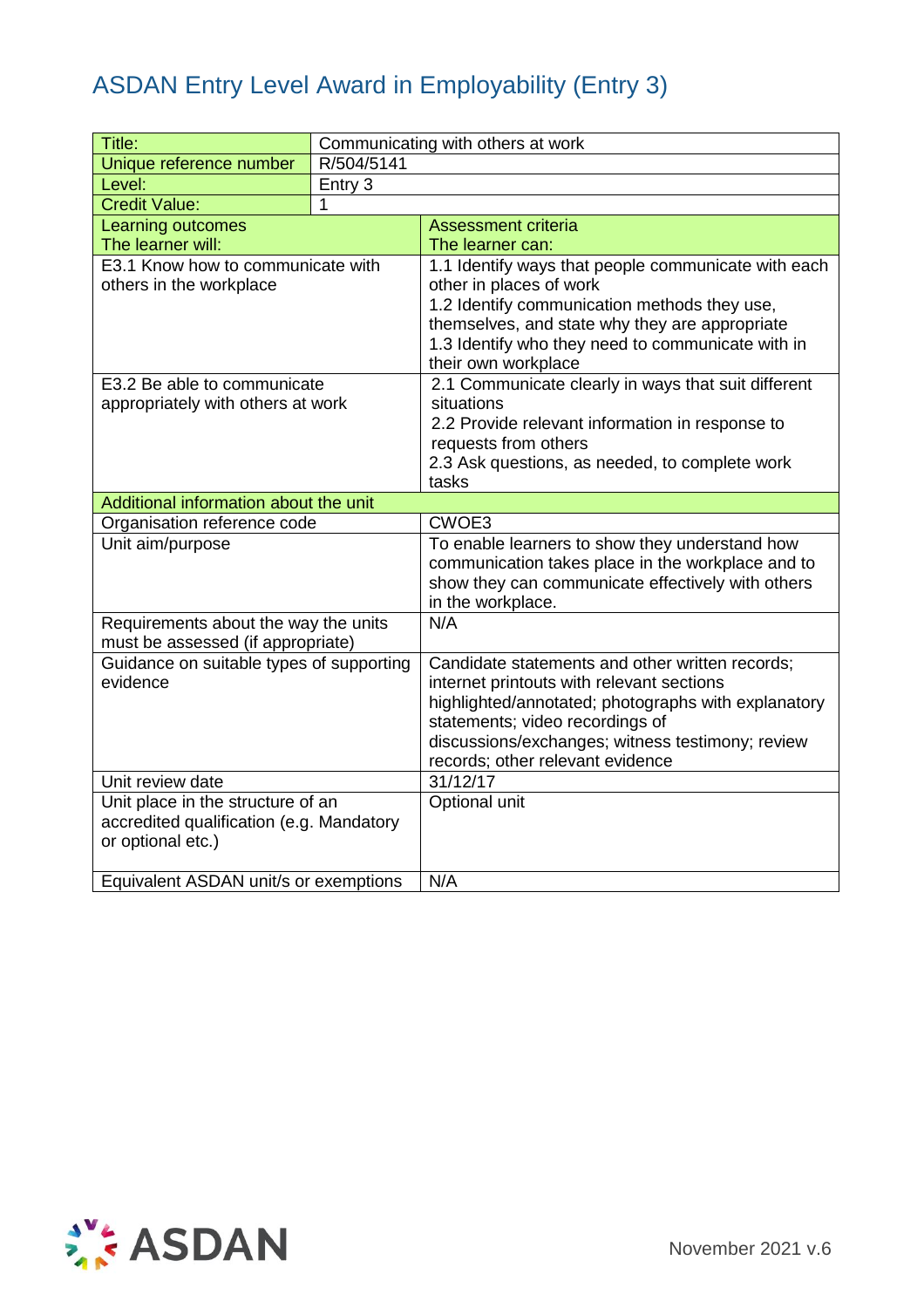| Title:                                               | <b>Customer service</b> |                                                                                                        |
|------------------------------------------------------|-------------------------|--------------------------------------------------------------------------------------------------------|
| Unique reference number                              | R/504/5138              |                                                                                                        |
| Level:                                               | Entry 3                 |                                                                                                        |
| <b>Credit Value:</b>                                 | $\overline{2}$          |                                                                                                        |
| Learning outcomes                                    |                         | <b>Assessment criteria</b>                                                                             |
| The learner will:                                    |                         | The learner can:                                                                                       |
| E3.1 Understand why good customer                    |                         | 1.1 State how poor customer service can impact on:                                                     |
| service is important                                 |                         | customers                                                                                              |
|                                                      |                         | the organisation itself                                                                                |
| E3.2 Understand customer needs and                   |                         | 2.1 State what products/services customers want                                                        |
| how own organisation tries to meet them              |                         | from own organisation                                                                                  |
|                                                      |                         | 2.2 State how the organisation provides                                                                |
|                                                      |                         | products/services in ways that meet customer needs                                                     |
| E3.3 Know ways to provide good                       |                         | 3.1 List ways to make a good first impression                                                          |
| customer service                                     |                         | 3.2 Give examples of how they give good customer                                                       |
|                                                      |                         | service                                                                                                |
| E3.4 Be able to provide good customer                |                         | 4.1 Use appropriate verbal and non-verbal                                                              |
| service                                              |                         | communication skills to greet customers                                                                |
|                                                      |                         | 4.2 Meet the customer service standards of the                                                         |
|                                                      |                         | organisation when carrying out own role                                                                |
| Additional information about the unit                |                         |                                                                                                        |
| Organisation reference code                          |                         | CSE3                                                                                                   |
| Unit aim/purpose                                     |                         | To enable learners to show that they understand the                                                    |
|                                                      |                         | importance of good customer service and how their                                                      |
|                                                      |                         | organisation tries to provide it. To enable learners to                                                |
|                                                      |                         | show they can meet the customer service standards                                                      |
|                                                      |                         | of their own organisation when carrying out their own                                                  |
|                                                      |                         | role.                                                                                                  |
| Requirements about the way the units                 |                         | N/A                                                                                                    |
| must be assessed (if appropriate)                    |                         |                                                                                                        |
| Guidance on suitable types of supporting<br>evidence |                         | Candidate statements; printouts of customer service<br>information with relevant sections              |
|                                                      |                         |                                                                                                        |
|                                                      |                         | highlighted/annotated; photographs with explanatory<br>statements; records of discussions; Observation |
|                                                      |                         | record/witness testimony/video recording; review                                                       |
|                                                      |                         | records; other relevant evidence                                                                       |
| Unit review date                                     |                         | 31/12/17                                                                                               |
| Unit place in the structure of an                    |                         | Optional unit                                                                                          |
| accredited qualification (e.g. Mandatory             |                         |                                                                                                        |
| or optional etc.)                                    |                         |                                                                                                        |
| Equivalent ASDAN unit/s or exemptions                |                         | Introduction to Customer Care L1 (Employability                                                        |
|                                                      |                         | 2010)                                                                                                  |

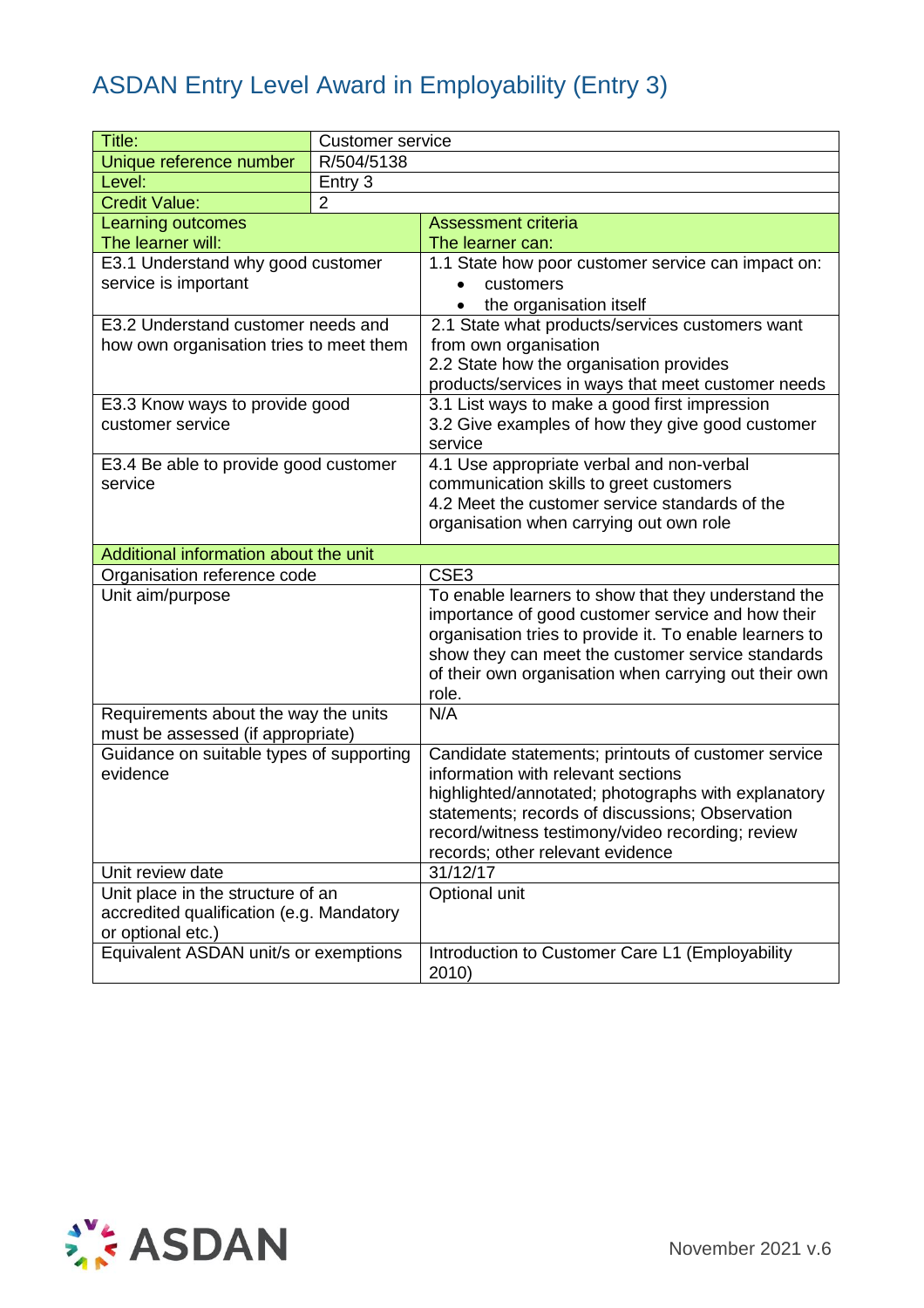| Title:                                                                                             |            | Exploring business and enterprise                                                                                                                                                                                                                                                                                                                           |
|----------------------------------------------------------------------------------------------------|------------|-------------------------------------------------------------------------------------------------------------------------------------------------------------------------------------------------------------------------------------------------------------------------------------------------------------------------------------------------------------|
| Unique reference number                                                                            | M/504/5146 |                                                                                                                                                                                                                                                                                                                                                             |
| Level:                                                                                             | Entry 3    |                                                                                                                                                                                                                                                                                                                                                             |
| <b>Credit Value:</b>                                                                               | 1          |                                                                                                                                                                                                                                                                                                                                                             |
| Learning outcomes                                                                                  |            | <b>Assessment criteria</b>                                                                                                                                                                                                                                                                                                                                  |
| The learner will:                                                                                  |            | The learner can:                                                                                                                                                                                                                                                                                                                                            |
| E3.1 Be able to identify different types of<br>organisations that provide goods and/or<br>services |            | 1.1 Give examples of a small, a medium and a large<br>business/enterprise<br>1.2 State what the term social enterprise means<br>1.3 Give an example of a social enterprise<br>1.4 State what the term public sector means<br>1.5 Identify a public sector organisation<br>and state the service it provides<br>1.6 State what the term private sector means |
| E3.2 Be able to identify the features of a<br>successful business/enterprise                       |            | 2.1 Identify a successful business/enterprise<br>2.2 Identify the products and/or services the<br>business/enterprise supplies<br>2.3 Describe the features of a successful<br>business/enterprise                                                                                                                                                          |
| Additional information about the unit                                                              |            |                                                                                                                                                                                                                                                                                                                                                             |
| Organisation reference code                                                                        |            | EBEE3                                                                                                                                                                                                                                                                                                                                                       |
| Unit aim/purpose                                                                                   |            | To enable learners to show they can identify different<br>types of organisations that provide goods and/or<br>services and can identify what makes<br>businesses/enterprises successful.                                                                                                                                                                    |
| Requirements about the way the units<br>must be assessed (if appropriate)                          |            | N/A                                                                                                                                                                                                                                                                                                                                                         |
| Guidance on suitable types of supporting<br>evidence                                               |            | Candidate statements/project/assignment work;<br>internet printouts about businesses/enterprises with<br>relevant sections highlighted/annotated;<br>newspapers/magazine articles/reference material<br>with relevant sections highlighted/annotated; records<br>of discussions; other relevant evidence                                                    |
| Unit review date                                                                                   |            | 31/12/17                                                                                                                                                                                                                                                                                                                                                    |
| Unit place in the structure of an<br>accredited qualification (e.g. Mandatory<br>or optional etc.) |            | Optional unit                                                                                                                                                                                                                                                                                                                                               |
| Equivalent ASDAN unit/s or exemptions                                                              |            | Exploring business and enterprise E3 (Employability<br>2010)<br>Exploring business and enterprise L1 (Employability<br>2010)                                                                                                                                                                                                                                |

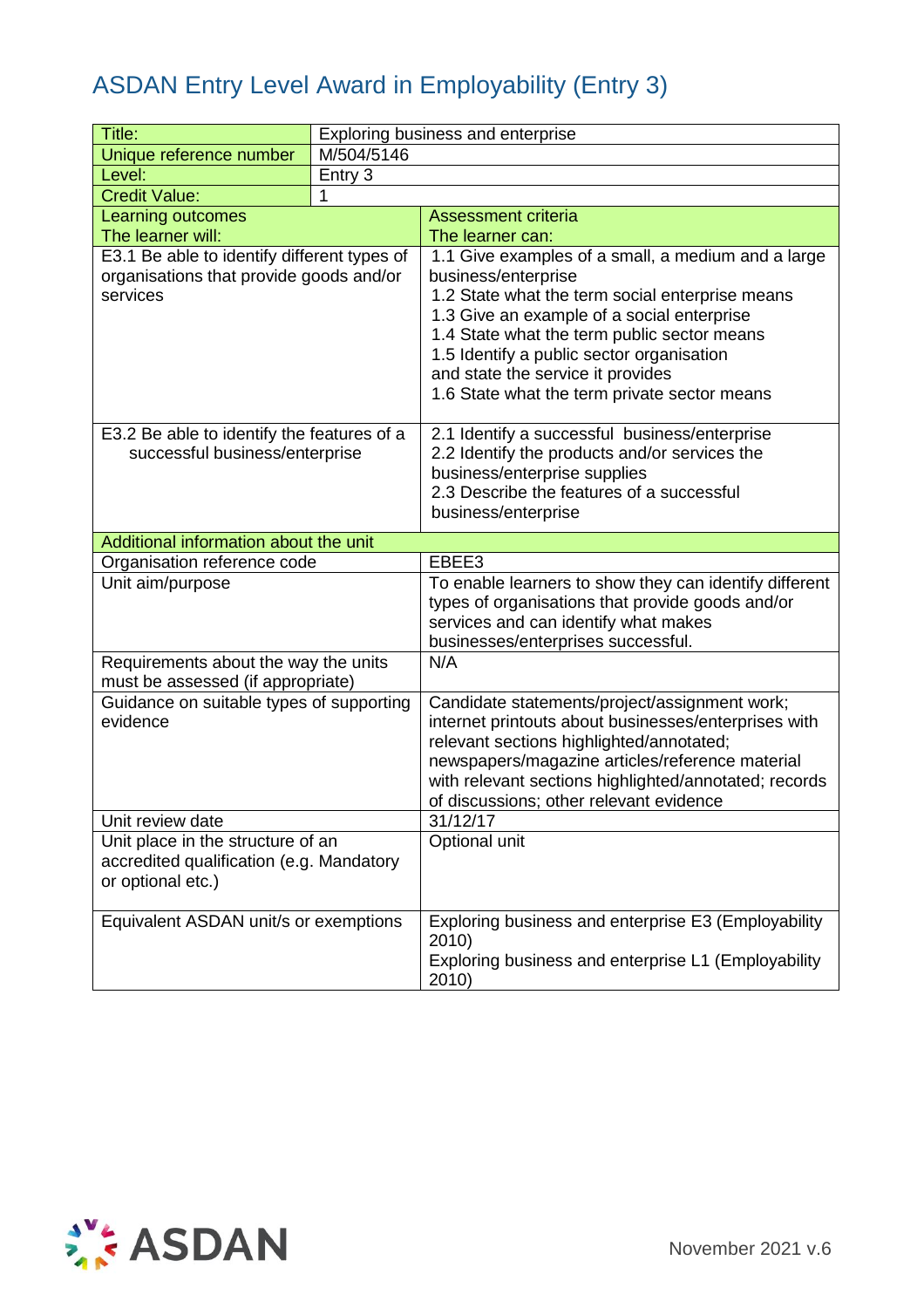| Title:                                                                        |                | Health and safety in the workplace                                                   |
|-------------------------------------------------------------------------------|----------------|--------------------------------------------------------------------------------------|
| Unique reference number                                                       | D/504/5174     |                                                                                      |
| Level:                                                                        | Entry 3        |                                                                                      |
| <b>Credit Value:</b>                                                          | $\overline{2}$ |                                                                                      |
| <b>Learning outcomes</b>                                                      |                | <b>Assessment criteria</b>                                                           |
| The learner will:                                                             |                | The learner can:                                                                     |
| E3.1 Understand rights and                                                    |                | 1.1 State the main health and safety                                                 |
| responsibilities relating to workplace                                        |                | responsibilities of employers                                                        |
| health and safety                                                             |                | 1.2 List ways employees are expected to take                                         |
|                                                                               |                | responsibility for keeping themselves and others                                     |
|                                                                               |                | healthy and safe at work                                                             |
| E3.2 Know about a range of hazards in                                         |                | 2.1 Identify a range of workplace hazards and                                        |
| the workplace and about safety signs                                          |                | outline the ways they can cause harm                                                 |
| and protective equipment                                                      |                | 2.2 Identify common safety signs in the workplace                                    |
|                                                                               |                | and state what they mean<br>2.3 Identify protective equipment/clothing that is       |
|                                                                               |                | used in the workplace and describe how it keeps                                      |
|                                                                               |                | people safe                                                                          |
| E3.3 Know what to do in the event of                                          |                | 3.1 State what to do if there is a fire in the workplace                             |
| accidents and emergencies                                                     |                | 3.2 State what to do if there is an accident in the                                  |
|                                                                               |                | workplace                                                                            |
|                                                                               |                | 3.3 State what to do in the event of personal injury                                 |
| E3.4 Be able to complete tasks safely                                         |                | 4.1 Follow instructions for working safely                                           |
|                                                                               |                | 4.2 Use tools and equipment safely                                                   |
|                                                                               |                | 4.3 Maintain a clean and tidy work area                                              |
| Additional information about the unit                                         |                |                                                                                      |
| Organisation reference code                                                   |                | HSWE3                                                                                |
| Unit aim/purpose                                                              |                | To enable learners to show they understand                                           |
|                                                                               |                | workplace health and safety and are able to carry                                    |
|                                                                               |                | out straightforward tasks                                                            |
| Requirements about the way the units                                          |                | N/A                                                                                  |
| must be assessed (if appropriate)<br>Guidance on suitable types of supporting |                |                                                                                      |
| evidence                                                                      |                | Candidate statements; Health and Safety<br>information/images with relevant sections |
|                                                                               |                | highlighted/annotated; photographs with explanatory                                  |
|                                                                               |                | statements; video recordings of carrying out tasks                                   |
|                                                                               |                | safely; witness testimony; review records; other                                     |
|                                                                               |                | relevant evidence                                                                    |
| Unit review date                                                              |                | 31/12/17                                                                             |
| Unit place in the structure of an                                             |                | Optional unit                                                                        |
| accredited qualification (e.g. Mandatory                                      |                |                                                                                      |
| or optional etc.)                                                             |                |                                                                                      |
|                                                                               |                |                                                                                      |
| Equivalent ASDAN unit/s or exemptions                                         |                | Health and safety in the workplace L1 (Employability                                 |
|                                                                               |                | 2010)                                                                                |

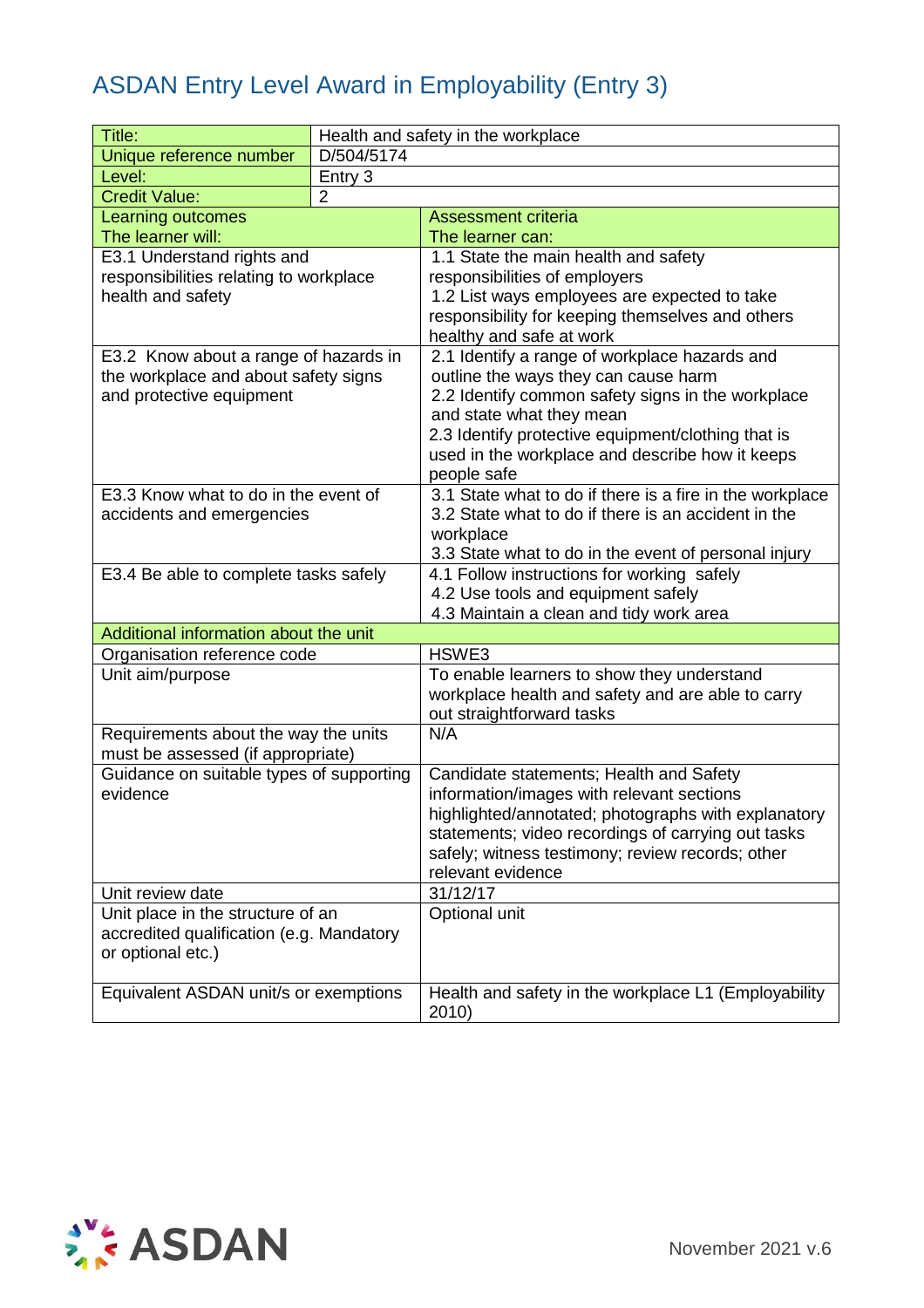| Title:                                                                                                                                                              | Opportunities for learning and work |                                                                                                                                                                                                                                                                                                                                                                                                                                                                                                       |
|---------------------------------------------------------------------------------------------------------------------------------------------------------------------|-------------------------------------|-------------------------------------------------------------------------------------------------------------------------------------------------------------------------------------------------------------------------------------------------------------------------------------------------------------------------------------------------------------------------------------------------------------------------------------------------------------------------------------------------------|
| Unique reference number                                                                                                                                             | Y/504/5206                          |                                                                                                                                                                                                                                                                                                                                                                                                                                                                                                       |
| Level:                                                                                                                                                              | Entry 3                             |                                                                                                                                                                                                                                                                                                                                                                                                                                                                                                       |
| $\overline{2}$<br><b>Credit Value:</b>                                                                                                                              |                                     |                                                                                                                                                                                                                                                                                                                                                                                                                                                                                                       |
| Learning outcomes                                                                                                                                                   |                                     | <b>Assessment criteria</b>                                                                                                                                                                                                                                                                                                                                                                                                                                                                            |
| The learner will:                                                                                                                                                   |                                     | The learner can:                                                                                                                                                                                                                                                                                                                                                                                                                                                                                      |
| E3.1 Understand the value of lifelong<br>learning                                                                                                                   |                                     | 1.1 State what is meant by lifelong learning<br>1.2 State how lifelong learning can help people get<br>and keep jobs                                                                                                                                                                                                                                                                                                                                                                                  |
| E3.2 Be able to identify opportunities for<br>learning                                                                                                              |                                     | 2.1 List learning opportunities that are relevant to<br>own interests<br>2.2 Identify a learning opportunity appropriate to<br>own situation and say why it is suitable                                                                                                                                                                                                                                                                                                                               |
| E3.3 Be able to identify a range of<br>opportunities for working<br>E3.4 Be able to explore learning and<br>work options for working towards a<br>particular career |                                     | 3.1 Identify the main differences between being an<br>employee, being self-employed and working as a<br>volunteer<br>3.2 List opportunities for working locally:<br>as an employee<br>being self-employed<br>as a volunteer<br>3.3 List opportunities nationally for working in a<br>particular job<br>4.1 List a range of options for working towards a<br>career of interest to themselves<br>4.2 Identify preferred option<br>4.3 Identify external factors that may help or slow<br>down progress |
|                                                                                                                                                                     |                                     | 4.4 Identify aspects of own interests, abilities and<br>attitudes that may help progress<br>4.5 Identify aspects of own interests, abilities and<br>attitudes that may hinder progress<br>4.6 Agree next steps                                                                                                                                                                                                                                                                                        |
| Additional information about the unit                                                                                                                               |                                     |                                                                                                                                                                                                                                                                                                                                                                                                                                                                                                       |
| Organisation reference code                                                                                                                                         |                                     | OLWE3                                                                                                                                                                                                                                                                                                                                                                                                                                                                                                 |
| Unit aim/purpose                                                                                                                                                    |                                     | To enable learners to show they have an<br>understanding of the range of opportunities available<br>for learning and work and that they are able to make<br>the most of opportunities relevant to themselves                                                                                                                                                                                                                                                                                          |
| Requirements about the way the units<br>must be assessed (if appropriate)                                                                                           |                                     | N/A                                                                                                                                                                                                                                                                                                                                                                                                                                                                                                   |
| Guidance on suitable types of supporting<br>evidence                                                                                                                |                                     | Internet printouts, newspaper/magazine articles,<br>information leaflets, brochures, with relevant<br>sections highlighted/annotated; notes from talks<br>given by speakers; records of interviews/discussions<br>with a careers adviser/guidance worker or tutor;<br>other relevant evidence                                                                                                                                                                                                         |
| Unit review date                                                                                                                                                    |                                     | 31/12/17                                                                                                                                                                                                                                                                                                                                                                                                                                                                                              |

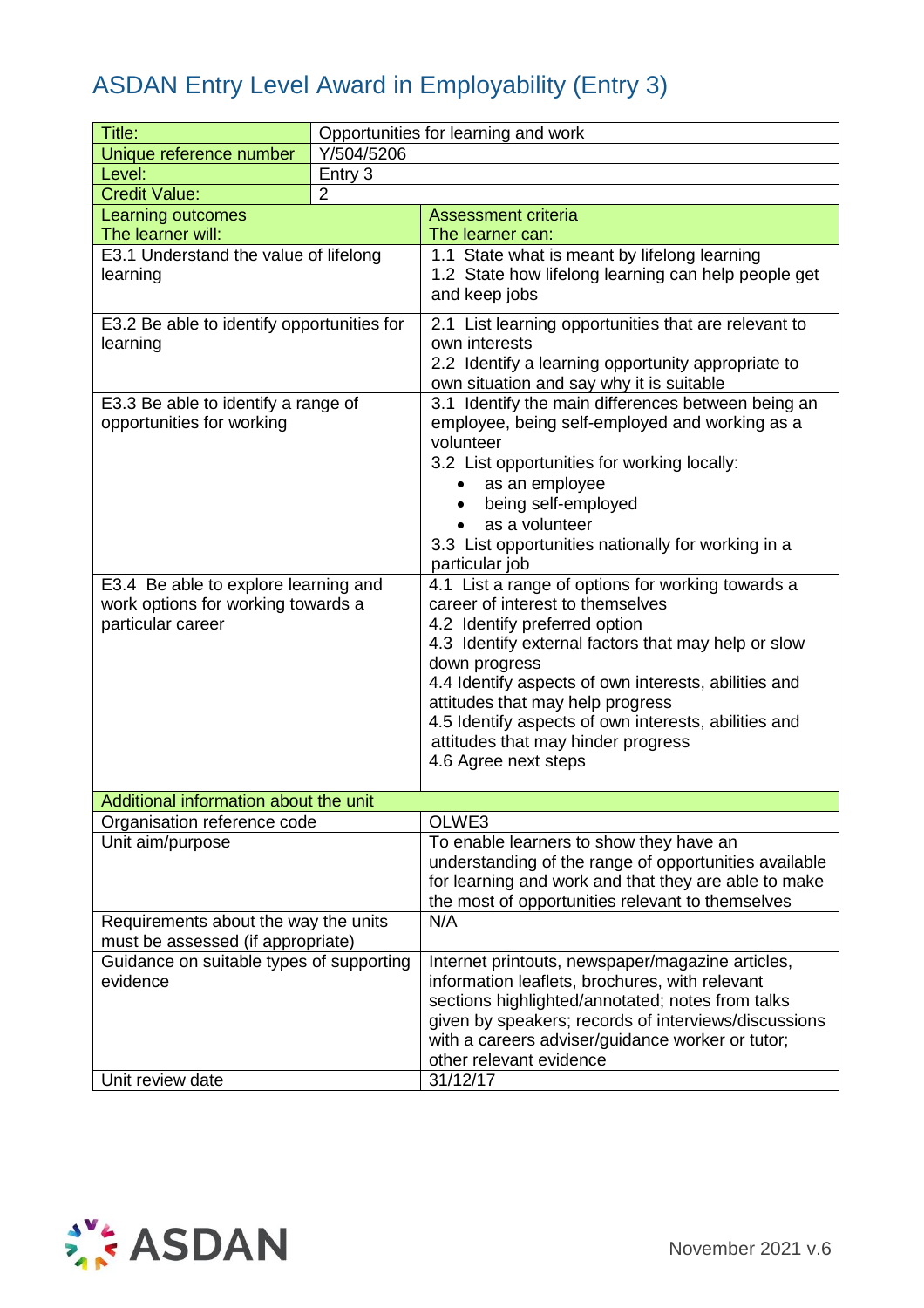| Unit place in the structure of an<br>accredited qualification (e.g. Mandatory<br>or optional etc.) | Optional unit                                                                                                                   |
|----------------------------------------------------------------------------------------------------|---------------------------------------------------------------------------------------------------------------------------------|
| Equivalent ASDAN unit/s or exemptions                                                              | Opportunities for learning and work E3<br>(Employability 2010)<br>Opportunities for learning and work L1 (Employability<br>2010 |

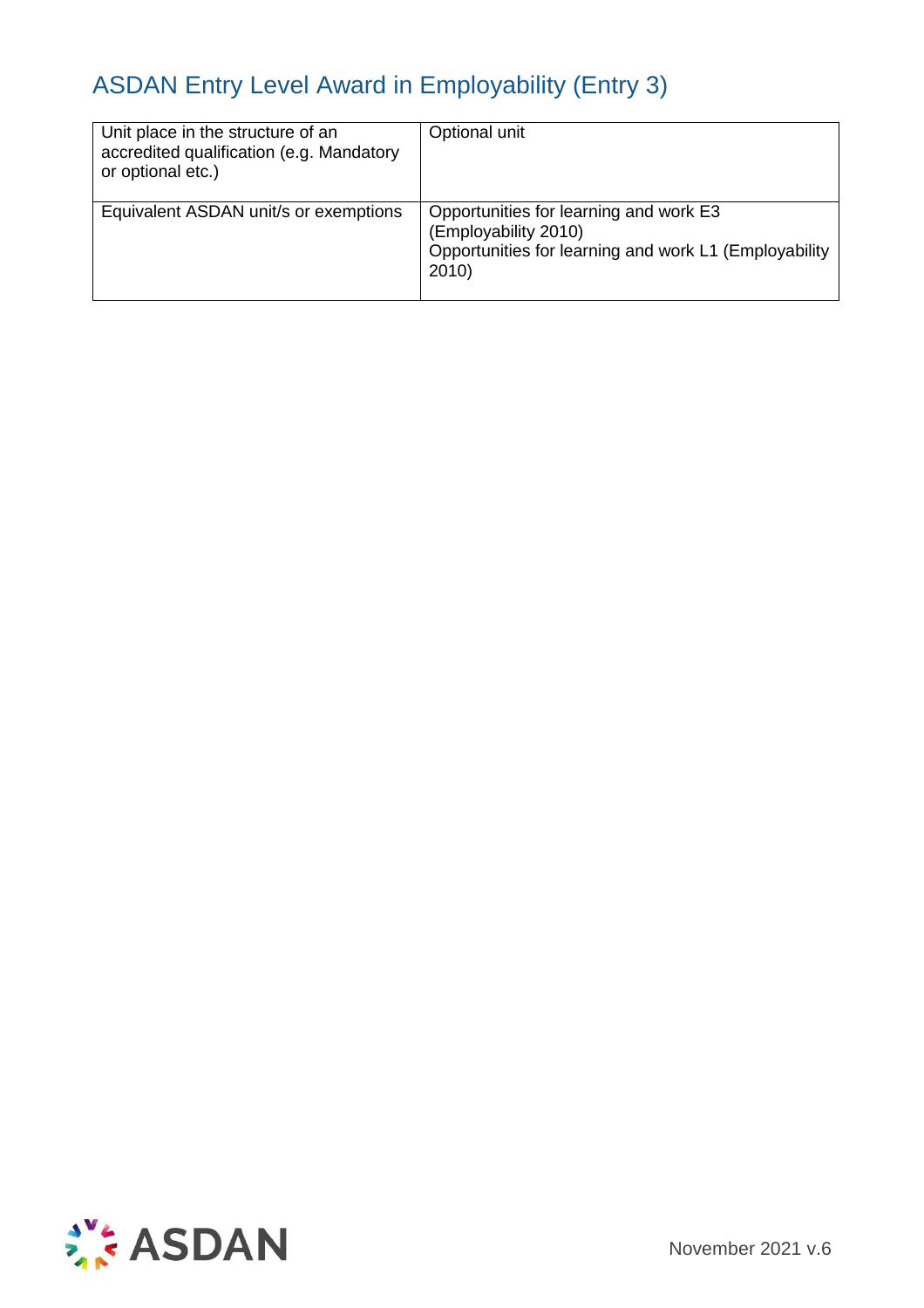| Title:                                                                                                          |            | Overcoming barriers to work                                                                                                                                                                                                                                                         |
|-----------------------------------------------------------------------------------------------------------------|------------|-------------------------------------------------------------------------------------------------------------------------------------------------------------------------------------------------------------------------------------------------------------------------------------|
| Unique reference number                                                                                         | T/504/5200 |                                                                                                                                                                                                                                                                                     |
| Level:                                                                                                          | Entry 3    |                                                                                                                                                                                                                                                                                     |
| <b>Credit Value:</b>                                                                                            |            |                                                                                                                                                                                                                                                                                     |
| <b>Learning outcomes</b>                                                                                        |            | <b>Assessment criteria</b>                                                                                                                                                                                                                                                          |
| The learner will:                                                                                               |            | The learner can:                                                                                                                                                                                                                                                                    |
| E3.1 Understand the factors that stop<br>people getting and keeping jobs                                        |            | 1.1 Give reasons why jobs might not be available<br>1.2 State why particular individuals may find it<br>difficult to get and keep jobs                                                                                                                                              |
| E3.2 Be able to identify factors that help<br>people get jobs                                                   |            | 2.1 State how education and training can help<br>people get jobs<br>2.2 State what sorts of personal qualities will help<br>someone get a job                                                                                                                                       |
| E3.3 Be able to identify barriers to<br>accessing work and identify how to get<br>support to help overcome them |            | 3.1 Identify barriers relevant to own situation<br>3.2 Identify barriers relevant to others' situations<br>3.3 Identify sources of support to help overcome<br>barriers identified                                                                                                  |
| Additional information about the unit                                                                           |            |                                                                                                                                                                                                                                                                                     |
| Organisation reference code                                                                                     |            | OBWE3                                                                                                                                                                                                                                                                               |
| Unit aim/purpose                                                                                                |            | To develop an understanding of potential barriers to<br>accessing and maintaining employment and to<br>identify sources of support to help overcome them                                                                                                                            |
| Requirements about the way the units<br>must be assessed (if appropriate)                                       |            | N/A                                                                                                                                                                                                                                                                                 |
| Guidance on suitable types of supporting<br>evidence                                                            |            | Internet printouts, newspaper/magazine articles,<br>information leaflets, brochures, with relevant<br>sections highlighted; notes from talks given by<br>speakers; records of interviews/discussions with a<br>careers adviser/guidance worker or tutor; other<br>relevant evidence |
| Unit review date                                                                                                |            | 31/12/17                                                                                                                                                                                                                                                                            |
| Unit place in the structure of an<br>accredited qualification (e.g. Mandatory<br>or optional etc.)              |            | Optional unit                                                                                                                                                                                                                                                                       |
| Equivalent ASDAN unit/s or exemptions                                                                           |            | Overcoming barriers to work E3 (Employability 2010)<br>Overcoming barriers to work L1 (Employability 2010)                                                                                                                                                                          |

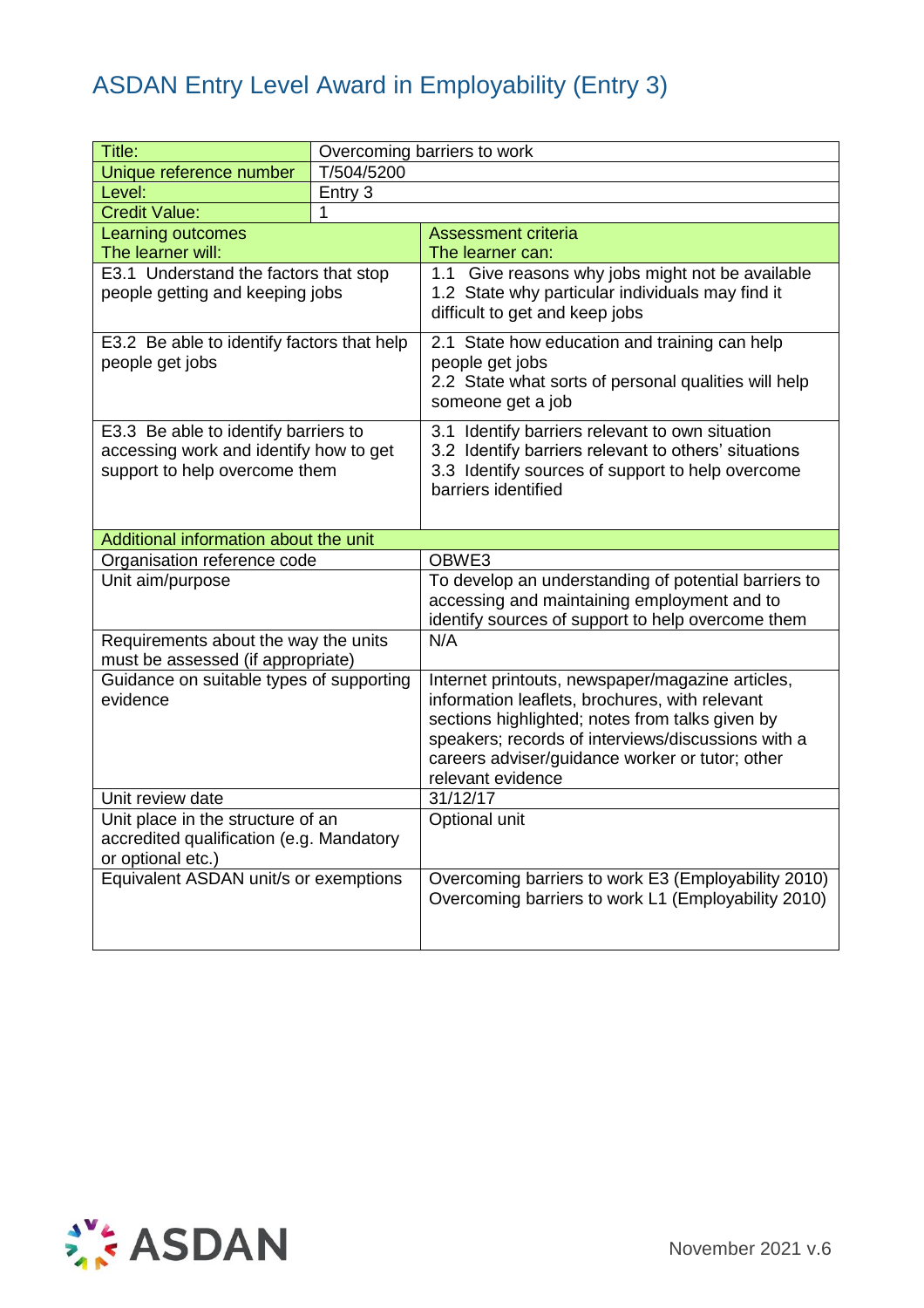| Title:                                                     |                | Participating in an enterprise activity                                                                 |
|------------------------------------------------------------|----------------|---------------------------------------------------------------------------------------------------------|
| Unique reference number                                    | K/504/5209     |                                                                                                         |
| Level:                                                     | Entry 3        |                                                                                                         |
| <b>Credit Value:</b>                                       | $\overline{2}$ |                                                                                                         |
| Learning outcomes                                          |                | <b>Assessment criteria</b>                                                                              |
| The learner will:                                          |                | The learner can:                                                                                        |
| E3.1 Be able to plan an enterprise<br>activity with others |                | 1.1 Identify an enterprise activity to take part in<br>1.2 State the intended outcome of the enterprise |
|                                                            |                | activity                                                                                                |
|                                                            |                | 1.3 List what needs to be done                                                                          |
|                                                            |                | 1.4 Identify who will do what and by when                                                               |
|                                                            |                | 1.5 Identify arrangements for reviewing progress                                                        |
| E3.2 Be able to meet own                                   |                | 2.1<br>Carry out own tasks to the standard required                                                     |
| responsibilities for an enterprise activity                |                | 2.2 Keep team members informed of progress                                                              |
|                                                            |                | 2.3 Use help to meet own responsibilities if needed                                                     |
| E3.3 Be able to review an enterprise                       |                | 3. 1 Identify what the team did well and less well in                                                   |
| activity and own skills                                    |                | carrying out the enterprise activity                                                                    |
|                                                            |                | 3.2 List own enterprise skills used in carrying out                                                     |
|                                                            |                | the activity                                                                                            |
|                                                            |                | 3.3 Agree next steps to develop own enterprise                                                          |
|                                                            |                | skills                                                                                                  |
| Additional information about the unit                      |                |                                                                                                         |
|                                                            |                |                                                                                                         |
| Organisation reference code                                |                | PEAE3                                                                                                   |
| Unit aim/purpose                                           |                | To enable learners to demonstrate enterprise skills                                                     |
|                                                            |                | through their contribution to planning, carrying out                                                    |
|                                                            |                | and reviewing an enterprise activity                                                                    |
| Requirements about the way the units                       |                | N/A                                                                                                     |
| must be assessed (if appropriate)                          |                |                                                                                                         |
| Guidance on suitable types of supporting<br>evidence       |                | Records of planning the enterprise activity; activity                                                   |
|                                                            |                | log or diary; documentation/records from the                                                            |
|                                                            |                | enterprise activity; photographic evidence with<br>explanatory statements; witness statements from      |
|                                                            |                | tutor/placement supervisor; review records; other                                                       |
|                                                            |                | relevant evidence                                                                                       |
| Unit review date                                           |                | 31/12/17                                                                                                |
| Unit place in the structure of an                          |                | Optional unit                                                                                           |
| accredited qualification (e.g. Mandatory                   |                |                                                                                                         |
| or optional etc.)                                          |                |                                                                                                         |
| Equivalent ASDAN unit/s or exemptions                      |                | Participate in an enterprise activity E3 (Employability                                                 |
|                                                            |                | 2010)                                                                                                   |
|                                                            |                | Participate in an enterprise activity L1 (Employability<br>2010)                                        |

| Title.                             | reviewind<br>learning<br>lannıng and |
|------------------------------------|--------------------------------------|
| <b>Jnique</b><br>⊧reference number | K/M/4/5                              |

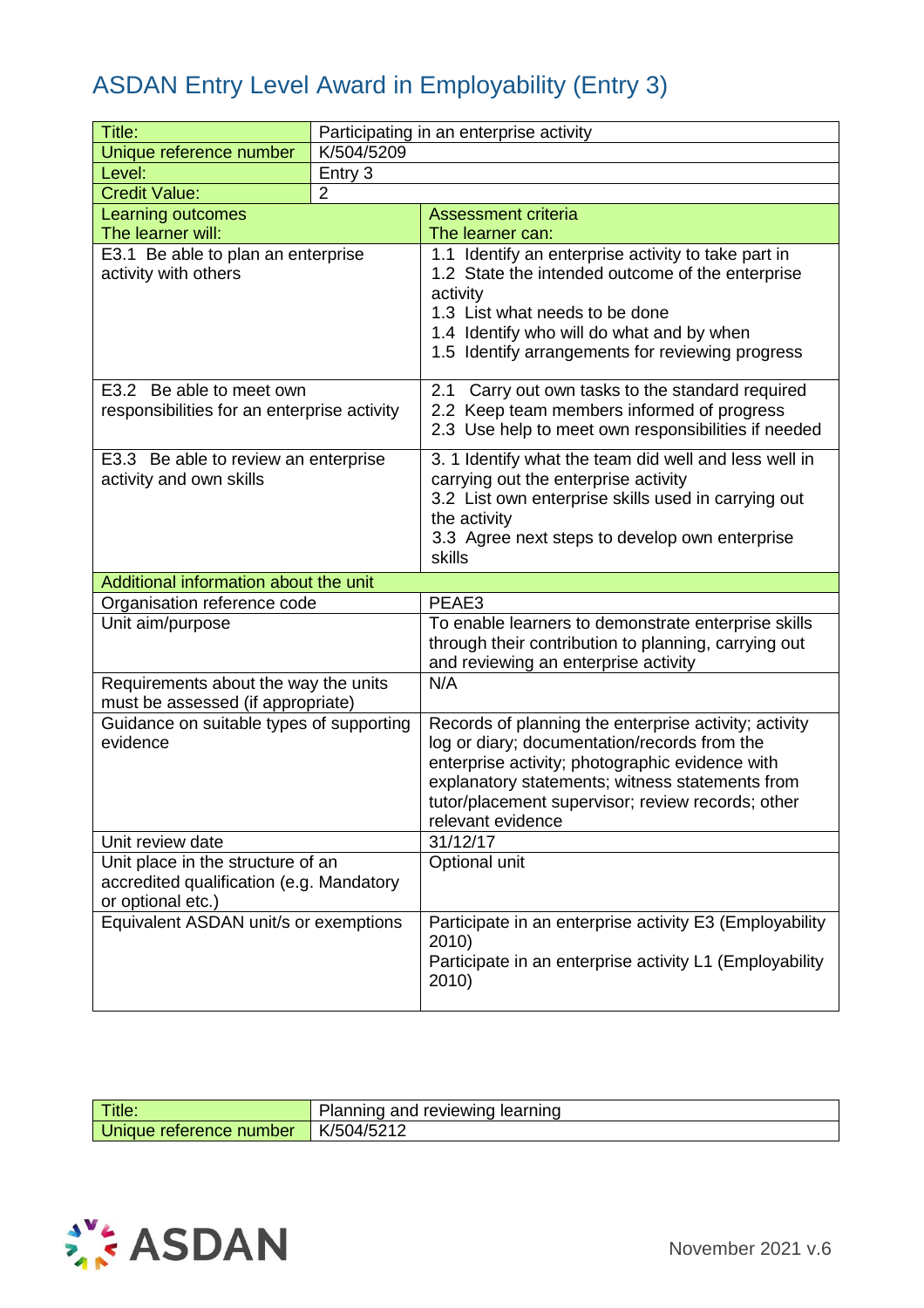| Level:                                                                    | Entry 3 |                                                                        |
|---------------------------------------------------------------------------|---------|------------------------------------------------------------------------|
| <b>Credit Value:</b>                                                      | 2       |                                                                        |
| Learning outcomes                                                         |         | <b>Assessment criteria</b>                                             |
| The learner will:                                                         |         | The learner can:                                                       |
| E3.1 Be able to identify what they need                                   |         | 1.1 Identify the skills and qualities needed to achieve                |
| to improve to help them achieve their                                     |         | their goals                                                            |
| goals                                                                     |         | 1.2 Describe their strengths and what they need to                     |
|                                                                           |         | improve                                                                |
|                                                                           |         | 1.3 Agree what they are going to work on first                         |
| Be able to identify their targets<br>E3.2                                 |         | 2.1 Identify targets that will help improve their skills               |
| and plan how to meet them                                                 |         | 2.2 Identify clear steps for each target                               |
|                                                                           |         | 2.3 Identify deadlines for activities and a review date                |
|                                                                           |         | 2.4 Identify support to help meet targets                              |
| E3.3 Be able to carry out their plan and                                  |         | 3.1 Carry out activities to meet their targets                         |
| review progress                                                           |         | 3.2 Review their progress with their tutor/supervisor                  |
|                                                                           |         | 3.3 Identify targets they have met<br>3.4 State what they have learned |
|                                                                           |         |                                                                        |
| Additional information about the unit                                     |         |                                                                        |
| Organisation reference code                                               |         | PRLE3                                                                  |
| Unit aim/purpose                                                          |         | To enable learners to show they can actively engage                    |
|                                                                           |         | in planning and reviewing their learning.<br>N/A                       |
| Requirements about the way the units<br>must be assessed (if appropriate) |         |                                                                        |
| Guidance on suitable types of supporting                                  |         | Initial assessment documentation with relevant                         |
| evidence                                                                  |         | sections highlighted/annotated; skills/qualities audit;                |
|                                                                           |         | test results; records of target setting                                |
|                                                                           |         | discussions/review records; action plan; learning log;                 |
|                                                                           |         | observation records/witness testimony/video                            |
|                                                                           |         | recording; other relevant evidence                                     |
| Unit review date                                                          |         | 31/12/17                                                               |
| Unit place in the structure of an                                         |         | <b>Optional unit</b>                                                   |
| accredited qualification (e.g. Mandatory                                  |         |                                                                        |
| or optional etc.)                                                         |         |                                                                        |
| Equivalent ASDAN unit/s or exemptions                                     |         | Planning and reviewing learning E3 (Employability<br>2010)             |
|                                                                           |         | Improving own learning and performance L1 (Wider<br>Key Skills)        |
|                                                                           |         | Introduction to improving own learning and                             |
|                                                                           |         | performance L1 (CoPE)                                                  |

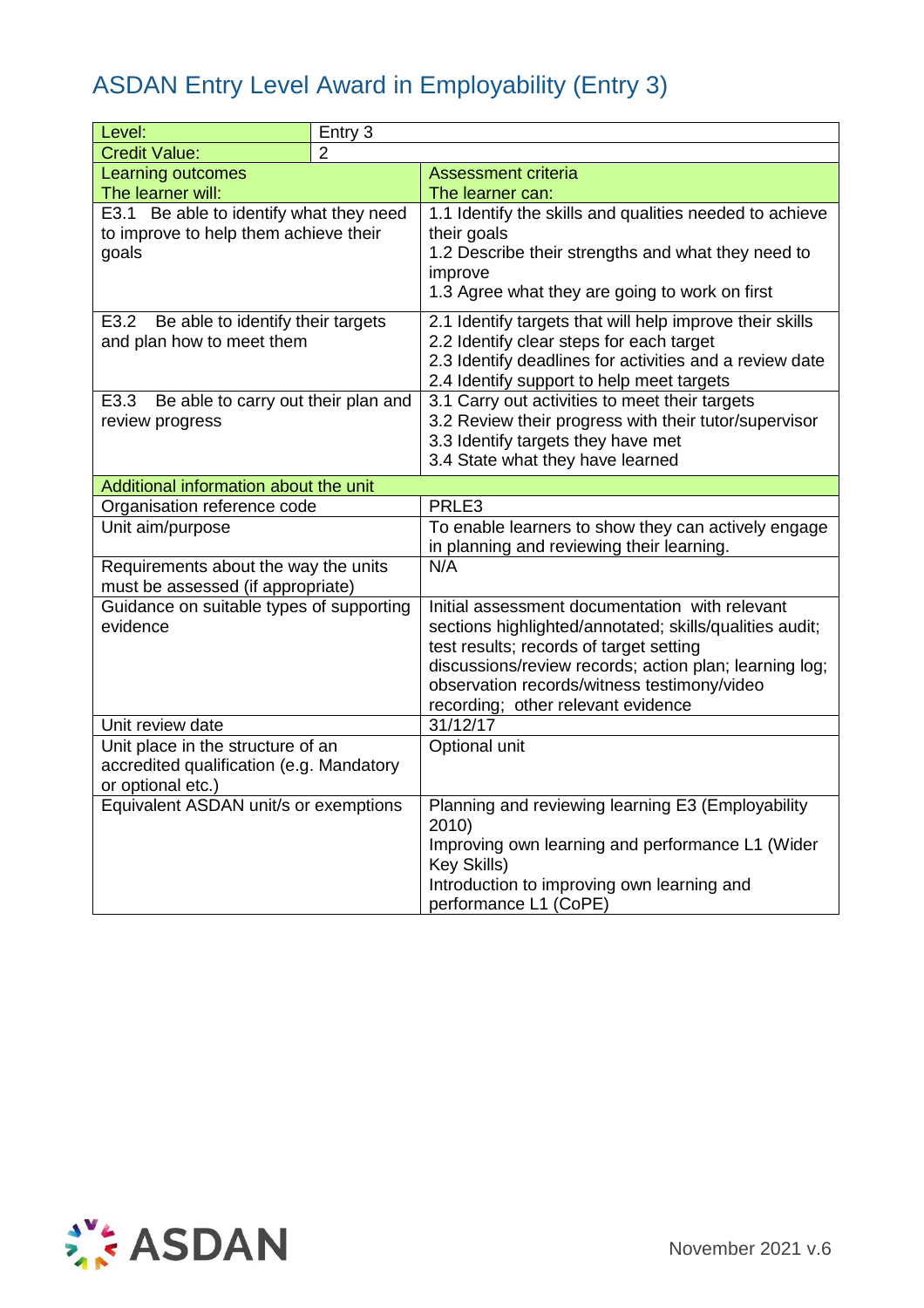| Title:                                                                   |            | Rights and responsibilities in the workplace                                                               |
|--------------------------------------------------------------------------|------------|------------------------------------------------------------------------------------------------------------|
| Unique reference number                                                  | A/504/5215 |                                                                                                            |
| Level:                                                                   | Entry 3    |                                                                                                            |
| <b>Credit Value:</b>                                                     | 1          |                                                                                                            |
| Learning outcomes                                                        |            | <b>Assessment criteria</b>                                                                                 |
| The learner will:                                                        |            | The learner can:                                                                                           |
| E3.1 Understand that employees have<br>rights in the workplace           |            | 1.1 List the main rights all employees have at work<br>1.2 Give an example of a law that helps to protect  |
|                                                                          |            | employees at work                                                                                          |
|                                                                          |            | 1.3 Identify who could help with problems at work to<br>do with employee rights                            |
| E3.2 Understand that employees have<br>responsibilities in the workplace |            | 2.1 List the main responsibilities an employee has at<br>work                                              |
|                                                                          |            | 2.2 State how an employee gets information about                                                           |
|                                                                          |            | their responsibilities in the workplace<br>2.3 Identify a source of advice an employee could               |
|                                                                          |            | use if they were faced with disciplinary procedures                                                        |
|                                                                          |            | at work                                                                                                    |
| Additional information about the unit                                    |            |                                                                                                            |
| Organisation reference code                                              |            | RRWE3                                                                                                      |
| Unit aim/purpose                                                         |            | To enable learners to show they have an                                                                    |
|                                                                          |            | understanding of rights and responsibilities in the                                                        |
|                                                                          |            | workplace and of sources of information and support                                                        |
| Requirements about the way the units                                     |            | relating to rights and responsibilities<br>N/A                                                             |
| must be assessed (if appropriate)                                        |            |                                                                                                            |
| Guidance on suitable types of supporting                                 |            | Training agreement/contract of employment; codes                                                           |
| evidence                                                                 |            | of practice and/or procedures with relevant sections                                                       |
|                                                                          |            | highlighted/annotated; information on legislation that                                                     |
|                                                                          |            | is relevant in the workplace; materials from induction                                                     |
|                                                                          |            | or other training with relevant sections                                                                   |
|                                                                          |            | highlighted/annotated; staff handbook with relevant<br>sections annotated/highlighted; contact details for |
|                                                                          |            | sources of help and advice; other relevant evidence                                                        |
| Unit review date                                                         |            | 31/12/17                                                                                                   |
| Unit place in the structure of an                                        |            | Optional unit                                                                                              |
| accredited qualification (e.g. Mandatory                                 |            |                                                                                                            |
| or optional etc.)                                                        |            |                                                                                                            |
| Equivalent ASDAN unit/s or exemptions                                    |            | N/A                                                                                                        |
|                                                                          |            |                                                                                                            |

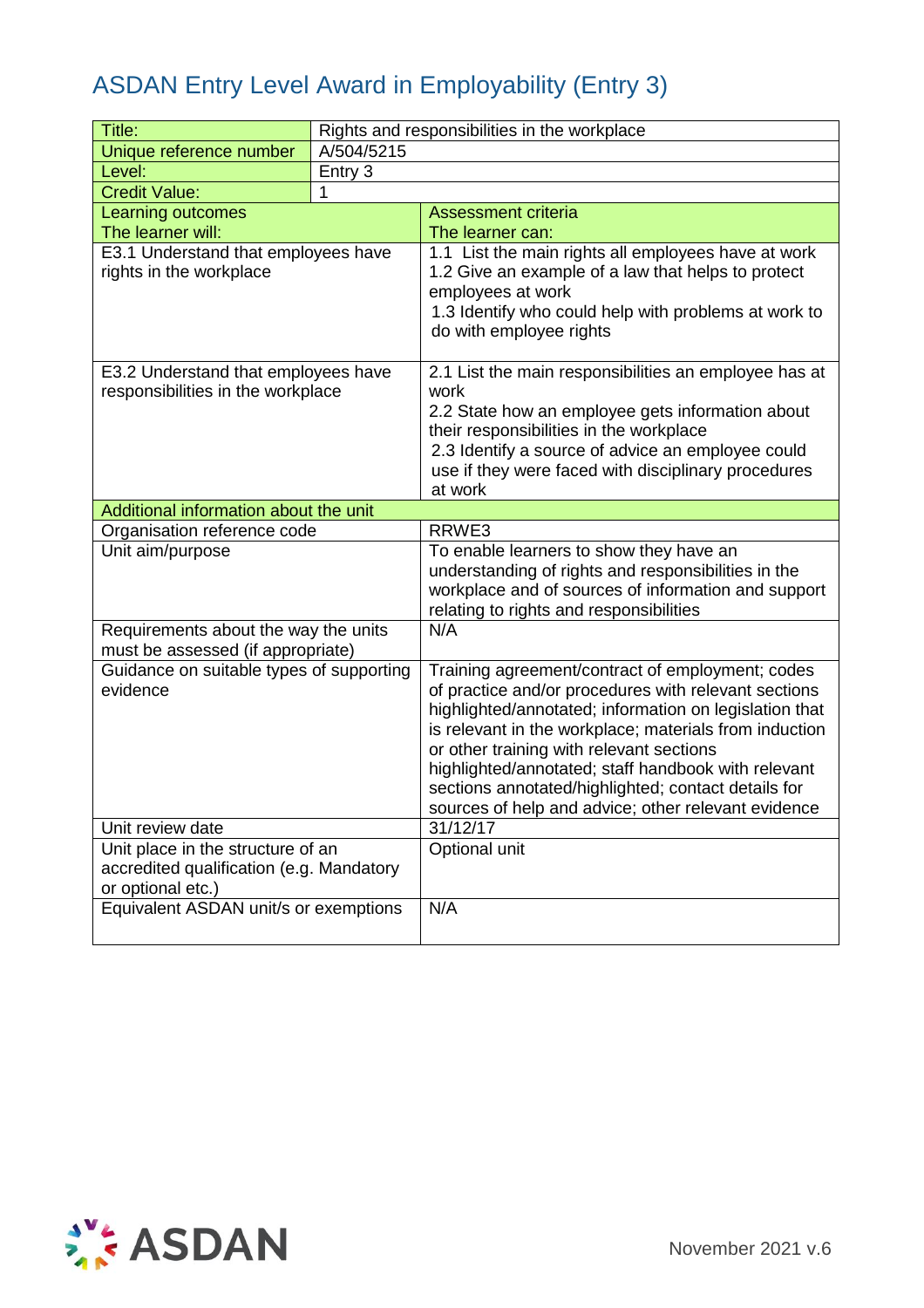| Title:                                               | Tackling problems at work |                                                                                                              |
|------------------------------------------------------|---------------------------|--------------------------------------------------------------------------------------------------------------|
| Unique reference number                              | Y/504/5223                |                                                                                                              |
| Level:                                               | Entry 3                   |                                                                                                              |
| <b>Credit Value:</b>                                 | 1                         |                                                                                                              |
| Learning outcomes                                    |                           | <b>Assessment criteria</b>                                                                                   |
| The learner will:                                    |                           | The learner can:                                                                                             |
| E3.1 Be able to recognise workplace                  |                           | 1.1 Describe problems they might meet in a place                                                             |
| problems                                             |                           | of work                                                                                                      |
|                                                      |                           | 1.2 Explain the importance of taking prompt action to<br>deal with a problem in the workplace                |
|                                                      |                           |                                                                                                              |
| E3.2 Be able to follow a given procedure             |                           | 2.1 Identify signs of a problem                                                                              |
| in response to a problem                             |                           | 2.2 Take appropriate and prompt action when they                                                             |
|                                                      |                           | meet a problem                                                                                               |
|                                                      |                           | 2.3 Tackle a problem following a given procedure                                                             |
| Additional information about the unit                |                           |                                                                                                              |
| Organisation reference code                          |                           | TPWE3                                                                                                        |
| Unit aim/purpose                                     |                           | To enable learners to show they recognise the sorts                                                          |
|                                                      |                           | of problems they might meet in a place of work and                                                           |
|                                                      |                           | that they can tackle a problem following a given                                                             |
|                                                      |                           | procedure                                                                                                    |
| Requirements about the way the units                 |                           | N/A                                                                                                          |
| must be assessed (if appropriate)                    |                           |                                                                                                              |
| Guidance on suitable types of supporting<br>evidence |                           | Candidate statements; activity log/diary/learning log;<br>photographic evidence with explanatory statements; |
|                                                      |                           | observation records/witness testimony/video                                                                  |
|                                                      |                           | recording; product evidence arising from the                                                                 |
|                                                      |                           | candidate's particular task/s; other relevant evidence                                                       |
| Unit review date                                     |                           | 31/12/17                                                                                                     |
| Unit place in the structure of an                    |                           | Optional unit                                                                                                |
| accredited qualification (e.g. Mandatory             |                           |                                                                                                              |
| or optional etc.)                                    |                           |                                                                                                              |
| Equivalent ASDAN unit/s or exemptions                |                           | Tackling problems E3 (Employability 2010)                                                                    |
|                                                      |                           |                                                                                                              |

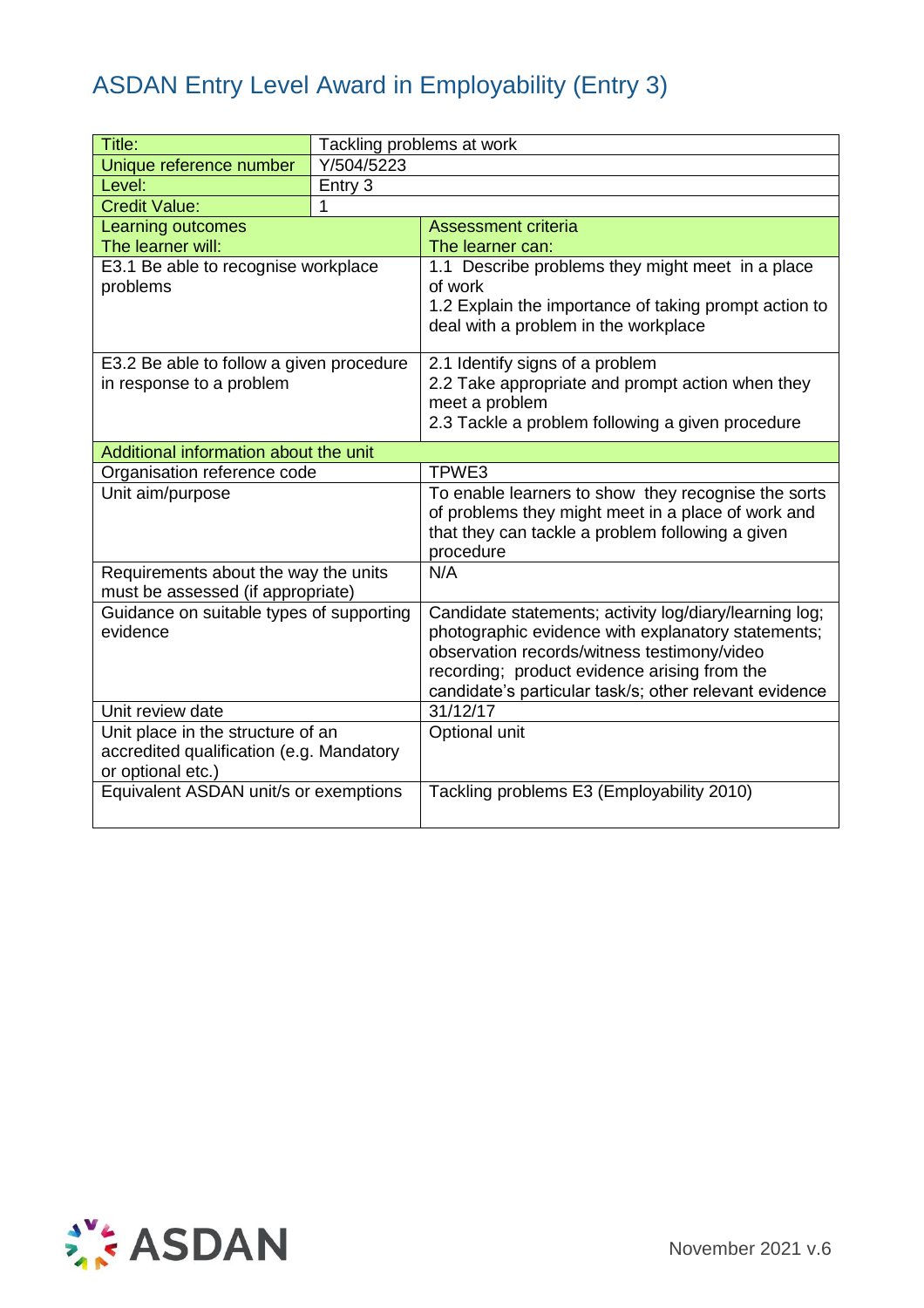| Title:                                   |            | Using advice and guidance                                           |
|------------------------------------------|------------|---------------------------------------------------------------------|
| Unique reference number                  | K/504/5257 |                                                                     |
| Level:                                   | Entry 3    |                                                                     |
| <b>Credit Value:</b>                     | 1          |                                                                     |
| Learning outcomes                        |            | <b>Assessment criteria</b>                                          |
| The learner will:                        |            | The learner can:                                                    |
| E3.1 Understand the benefits of advice   |            | 1.1 State how advice and guidance can help make                     |
| and guidance in achieving learning and   |            | decisions about learning and work                                   |
| work related goals                       |            | 1.2 Give examples of situations when it may be                      |
|                                          |            | helpful to have advice and guidance about learning                  |
|                                          |            | or work                                                             |
| E3.2 Understand how to access            |            | 2.1 List sources of advice and guidance related to                  |
| relevant advice and guidance             |            | learning and work<br>2.2 Identify a learning or a work related goal |
|                                          |            | 2.3 Identify types of information which would be                    |
|                                          |            | helpful in own situation                                            |
|                                          |            | 2.4 Agree source/s of advice and guidance which                     |
|                                          |            | would be helpful in own situation                                   |
| E3.3 Be able to use advice and guidance  |            | 3.1 Use the source/s of advice and guidance to get                  |
| to help make decisions about achieving   |            | the information needed                                              |
| own learning or work related goals       |            | 3.2 Agree the next steps towards achieving a                        |
|                                          |            | learning or work related goal                                       |
| Additional information about the unit    |            |                                                                     |
| Organisation reference code              |            | UAGE3                                                               |
| Unit aim/purpose                         |            | To enable learners to show they understand the                      |
|                                          |            | benefits of using advice and guidance to help                       |
|                                          |            | achieve learning and work related goals and to be                   |
| Requirements about the way the units     |            | able to use that advice and guidance effectively<br>N/A             |
| must be assessed (if appropriate)        |            |                                                                     |
| Guidance on suitable types of supporting |            | Records of discussion with a careers                                |
| evidence                                 |            | adviser/guidance worker or tutor; internet printouts of             |
|                                          |            | education/training/employment opportunities, with                   |
|                                          |            | relevant sections highlighted; action plans, review                 |
|                                          |            | records; other relevant evidence                                    |
| Unit review date                         |            | 31/12/17                                                            |
| Unit place in the structure of an        |            | Optional unit                                                       |
| accredited qualification (e.g. Mandatory |            |                                                                     |
| or optional etc.)                        |            |                                                                     |
| Equivalent ASDAN unit/s or exemptions    |            | Using advice and guidance E3 (Employability 2010)                   |
|                                          |            | Using advice and guidance L1 (Employability 2010)                   |

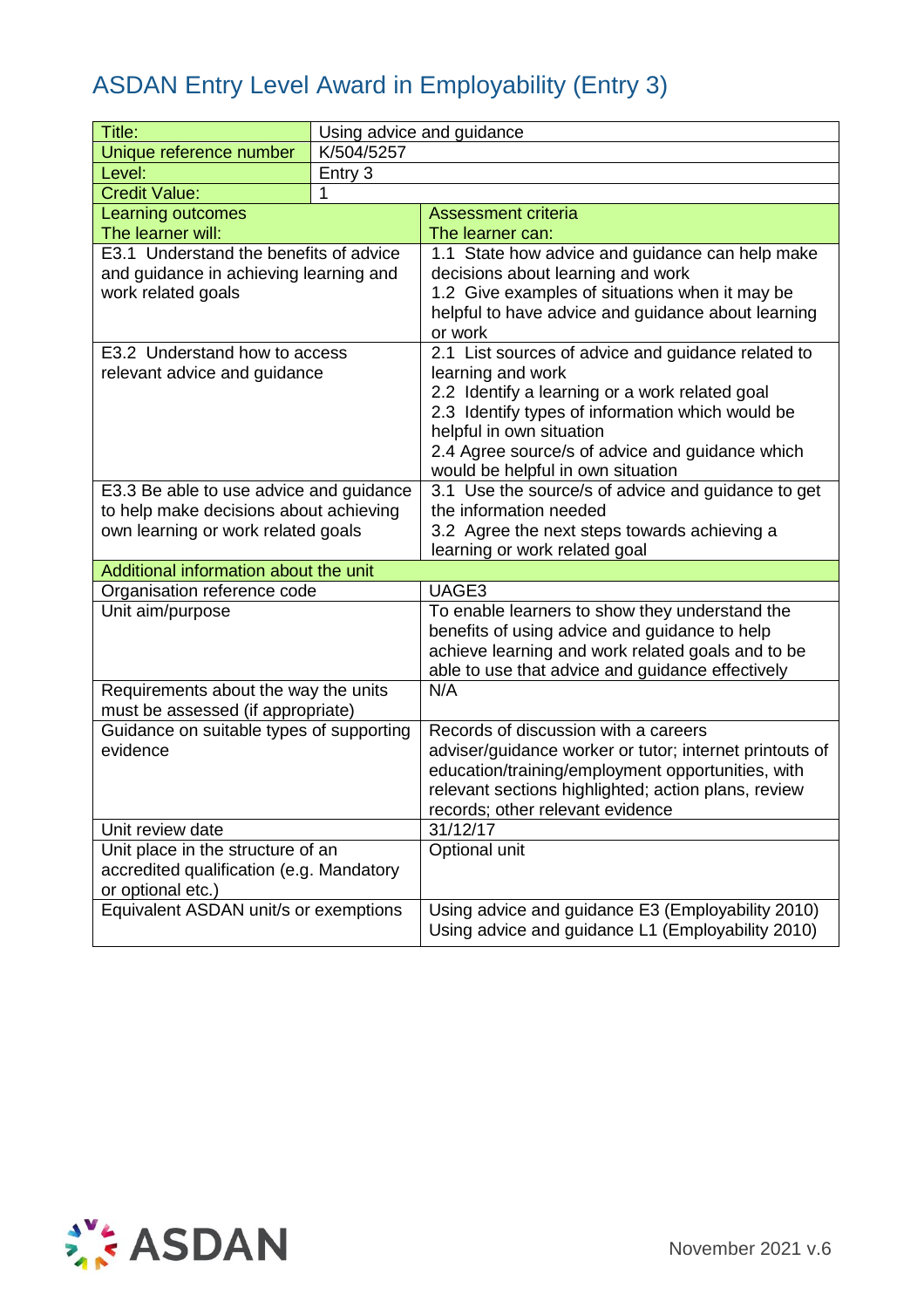| Title:                                   | Working with numbers |                                                                     |
|------------------------------------------|----------------------|---------------------------------------------------------------------|
| Unique reference number                  | D/504/5255           |                                                                     |
| Level:                                   | Entry 3              |                                                                     |
| <b>Credit Value:</b>                     | $\overline{2}$       |                                                                     |
| Learning outcomes                        |                      | <b>Assessment criteria</b>                                          |
| The learner will:                        |                      | The learner can:                                                    |
| E3.1 Understand ways in which            |                      | 1.1 Give examples of ways that number                               |
| numbers are used in the workplace        |                      | calculations are used in a place of work                            |
|                                          |                      | 1.2 Give examples of ways that measurements are                     |
|                                          |                      | used in a place of work                                             |
| E3.2 Be able to tackle straightforward   |                      | 2.1 Identify a straightforward practical number                     |
| practical number problems                |                      | problem                                                             |
|                                          |                      | 2.2 Choose an appropriate method for tackling a                     |
|                                          |                      | straightforward practical number problem                            |
|                                          |                      | 2.3 Tackle the number problem using simple                          |
|                                          |                      | calculations<br>2.4 Check the results of calculations to make sure  |
|                                          |                      |                                                                     |
|                                          |                      | they make sense<br>2.5 Present the results to the required level of |
|                                          |                      | accuracy                                                            |
|                                          |                      | 2.6 State what the results mean                                     |
| Additional information about the unit    |                      |                                                                     |
| Organisation reference code              |                      | WWNE3                                                               |
| Unit aim/purpose                         |                      | To enable learners to show their understanding of                   |
|                                          |                      | the ways in which numbers are used in the                           |
|                                          |                      | workplace and to show they can use mathematics to                   |
|                                          |                      | tackle practical number problems.                                   |
| Requirements about the way the units     |                      | N/A                                                                 |
| must be assessed (if appropriate)        |                      |                                                                     |
| Guidance on suitable types of supporting |                      | Candidate's rough notes and statements; source                      |
| evidence                                 |                      | materials such as price lists, menus and catalogues                 |
|                                          |                      | with relevant sections highlighted; completed                       |
|                                          |                      | worksheets and records of work calculations;                        |
|                                          |                      | records of discussion; observation records or                       |
|                                          |                      | witness testimony; review records; other relevant                   |
|                                          |                      | evidence                                                            |
| Unit review date                         |                      | 31/12/17                                                            |
| Unit place in the structure of an        |                      | Optional unit                                                       |
| accredited qualification (e.g. Mandatory |                      |                                                                     |
| or optional etc.)                        |                      | Tackling number problems L1 (Employability 2010)                    |
| Equivalent ASDAN unit/s or exemptions    |                      | <b>Functional Mathematics E3</b>                                    |
|                                          |                      | <b>Functional Mathematics L1</b>                                    |
|                                          |                      |                                                                     |

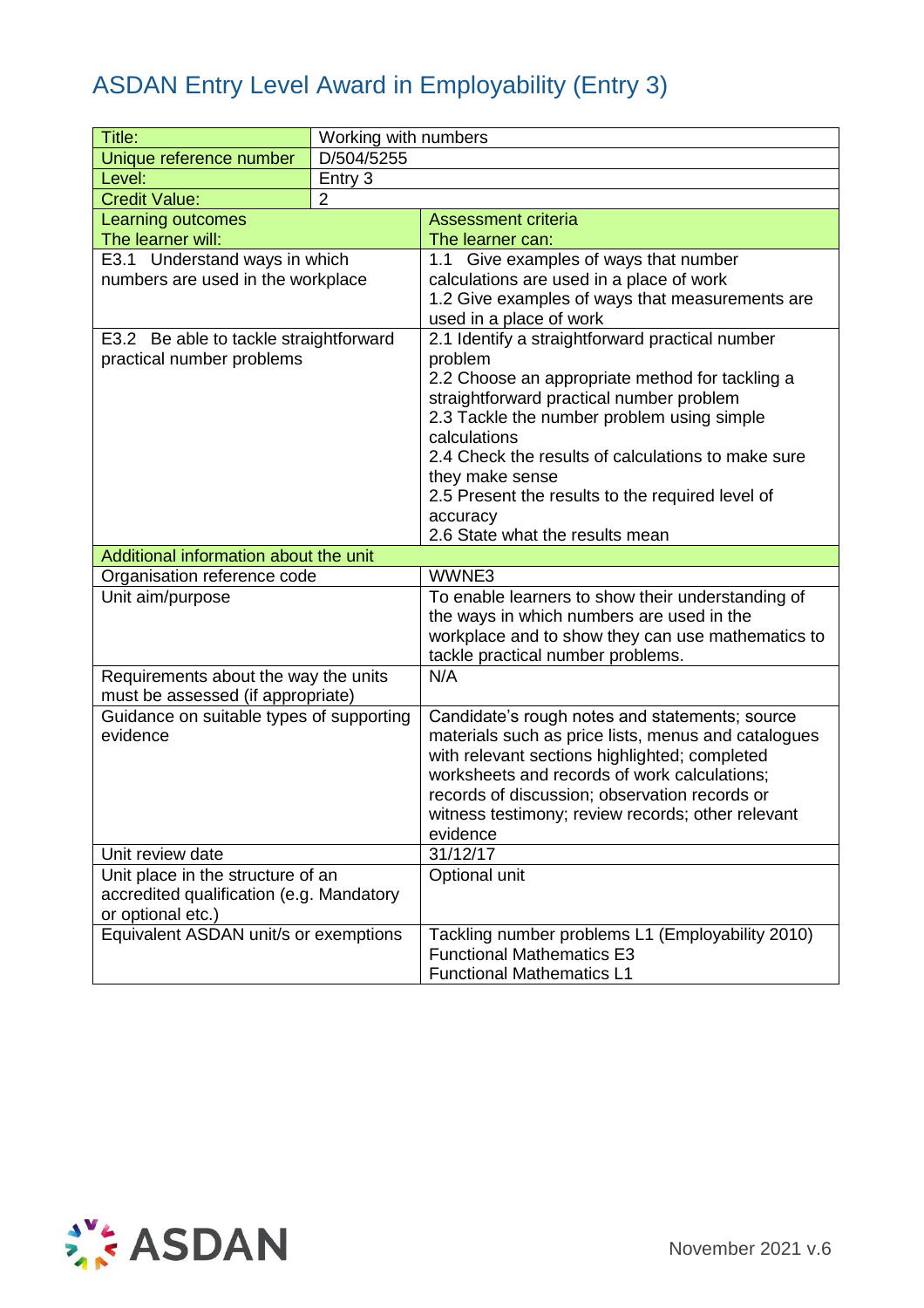| Title:                                         | Working with others |                                                                                                              |  |  |
|------------------------------------------------|---------------------|--------------------------------------------------------------------------------------------------------------|--|--|
| Unique reference number                        | A/504/5246          |                                                                                                              |  |  |
| Level:                                         | Entry 3             |                                                                                                              |  |  |
| <b>Credit Value:</b>                           | $\overline{2}$      |                                                                                                              |  |  |
| Learning outcomes                              |                     | <b>Assessment criteria</b>                                                                                   |  |  |
| The learner will:                              |                     | The learner can:                                                                                             |  |  |
| E3.1 Be able to plan their work with<br>others |                     | 1.1 Describe the ground rules for working with others                                                        |  |  |
|                                                |                     | 1.2 State what the group is working towards                                                                  |  |  |
|                                                |                     | 1.3 Identify the tasks that need to be done                                                                  |  |  |
|                                                |                     | 1.4 Identify own responsibilities within group task                                                          |  |  |
|                                                |                     | 1.5 Identify who to ask for help when they need it                                                           |  |  |
| E3.2 Be able to carry out work with            |                     | 2.1 Carry out activities to meet their responsibilities                                                      |  |  |
| others                                         |                     | 2.2 Inform an appropriate person of any difficulties in                                                      |  |  |
|                                                |                     | meeting their responsibilities                                                                               |  |  |
| E3.3 Be able to review work with others        |                     | 3.1 Identify what went well and less well in own                                                             |  |  |
|                                                |                     | task/s                                                                                                       |  |  |
|                                                |                     | 3.2 Identify what went well and less well in the work                                                        |  |  |
|                                                |                     | of the group                                                                                                 |  |  |
| Additional information about the unit          |                     | WWOE3                                                                                                        |  |  |
| Organisation reference code                    |                     |                                                                                                              |  |  |
| Unit aim/purpose                               |                     | To enable learners to show they can actively engage<br>in planning work with others, carrying out the plans, |  |  |
|                                                |                     | and that they can review their own work and that of                                                          |  |  |
|                                                |                     | the group.                                                                                                   |  |  |
| Requirements about the way the units           |                     | N/A                                                                                                          |  |  |
| must be assessed (if appropriate)              |                     |                                                                                                              |  |  |
| Guidance on suitable types of supporting       |                     | Records of planning the activity; activity                                                                   |  |  |
| evidence                                       |                     | log/diary/learning log; photographic evidence with                                                           |  |  |
|                                                |                     | explanatory statements; witness statements from                                                              |  |  |
|                                                |                     | tutors/peers; review records; product evidence                                                               |  |  |
|                                                |                     | arising from the candidate's particular task/s; other                                                        |  |  |
|                                                |                     | relevant evidence                                                                                            |  |  |
| Unit review date                               |                     | 31/12/17                                                                                                     |  |  |
| Unit place in the structure of an              |                     | Optional unit                                                                                                |  |  |
| accredited qualification (e.g. Mandatory       |                     |                                                                                                              |  |  |
| or optional etc.)                              |                     |                                                                                                              |  |  |
| Equivalent ASDAN unit/s or exemptions          |                     | Teamwork skills for volunteers L1 (CVQ)                                                                      |  |  |
|                                                |                     | Introduction to working with others E3 (Employability                                                        |  |  |
|                                                |                     | 2010)                                                                                                        |  |  |
|                                                |                     | Introduction to working with others L1 (Employability                                                        |  |  |
|                                                |                     | 2010)                                                                                                        |  |  |
|                                                |                     | Working with others L1 (Wider Key Skills)                                                                    |  |  |
|                                                |                     | Introduction to working with others L1 (CoPE)                                                                |  |  |

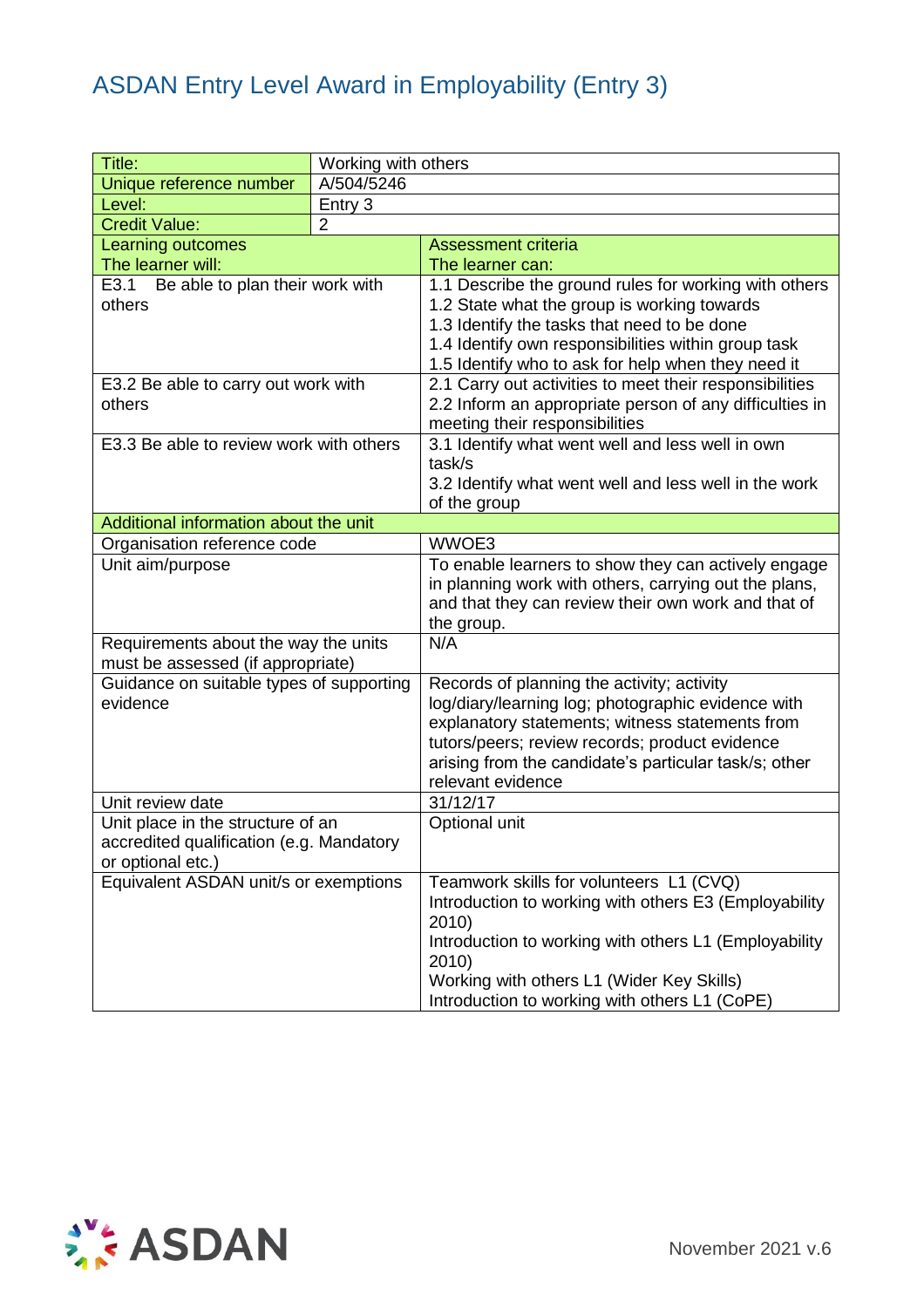### **Sample Assessment Checklist:**

| <b>Assessment Checklist - Employability Entry 3</b>                                                                  |                                                |                                                                                         |                                                                                                                                                                                                                  |                             |  |
|----------------------------------------------------------------------------------------------------------------------|------------------------------------------------|-----------------------------------------------------------------------------------------|------------------------------------------------------------------------------------------------------------------------------------------------------------------------------------------------------------------|-----------------------------|--|
| <b>Maintaining work standards (MWSE3) 2013</b><br><b>Credits: 3</b>                                                  |                                                |                                                                                         |                                                                                                                                                                                                                  |                             |  |
| Learning<br>outcome                                                                                                  | You will:                                      |                                                                                         | You can:                                                                                                                                                                                                         | <b>Evidence</b><br>Page No. |  |
| MWSE3.1<br>Understand why<br>employees have to<br>follow procedures and<br>meet certain<br>workplace standards       |                                                | E3.1.1                                                                                  | Give a reason why turning up regularly<br>is important                                                                                                                                                           |                             |  |
|                                                                                                                      | E3.1.2                                         | Give a reason why being on time is<br>important                                         |                                                                                                                                                                                                                  |                             |  |
|                                                                                                                      | E3.1.3                                         | Explain why Health and Safety is<br>important in the workplace                          |                                                                                                                                                                                                                  |                             |  |
|                                                                                                                      |                                                | E3.1.4                                                                                  | Explain why tasks have to be done<br>properly                                                                                                                                                                    |                             |  |
| MWSE3.2<br>Know what standards<br>are required in your<br>own organisation                                           | E3.2.1                                         | Identify the requirements for attendance<br>and timekeeping in your own<br>organisation |                                                                                                                                                                                                                  |                             |  |
|                                                                                                                      |                                                | $\overline{E3.2.2}$                                                                     | State the procedures to follow in cases<br>of lateness or absence                                                                                                                                                |                             |  |
|                                                                                                                      |                                                | E3.2.3                                                                                  | Describe what the organisation expects<br>of you in terms of appearance and<br>behaviour                                                                                                                         |                             |  |
|                                                                                                                      | E3.2.4                                         | State what the organisation expects of<br>you when completing tasks, in terms of        |                                                                                                                                                                                                                  |                             |  |
|                                                                                                                      |                                                | Quality                                                                                 |                                                                                                                                                                                                                  |                             |  |
|                                                                                                                      |                                                |                                                                                         | <b>Health and Safety</b>                                                                                                                                                                                         |                             |  |
| MWSE3.3                                                                                                              | Be able to meet your<br>own organisation's     | E3.3.1                                                                                  | Meet attendance requirements                                                                                                                                                                                     |                             |  |
| timekeeping                                                                                                          | attendance and                                 | E3.3.2                                                                                  | Meet timekeeping requirements                                                                                                                                                                                    |                             |  |
|                                                                                                                      | requirements                                   | E3.3.3                                                                                  | Follow procedures if there are any<br>difficulties in timekeeping and<br>attendance                                                                                                                              |                             |  |
| MWSE3.4                                                                                                              | Be able to complete<br>activities to specified | E3.4.1                                                                                  | Identify tasks that need to be done, the<br>quality of work required and deadlines                                                                                                                               |                             |  |
| work standards                                                                                                       |                                                | E3.4.2                                                                                  | Use help if needed to achieve the quality<br>of work required and to meet deadlines                                                                                                                              |                             |  |
|                                                                                                                      |                                                | E3.4.3                                                                                  | Produce work of the required quality                                                                                                                                                                             |                             |  |
|                                                                                                                      |                                                | $\overline{E3.4.4}$                                                                     | Meet deadlines                                                                                                                                                                                                   |                             |  |
|                                                                                                                      | E3.4.5                                         | Follow safety procedures when carrying<br>out activities                                |                                                                                                                                                                                                                  |                             |  |
|                                                                                                                      |                                                |                                                                                         | Assessor Declaration: 'I confirm that the details above are correct, that the evidence submitted is the candidate's<br>own work and the candidate meets all of the requirements for certification of this unit.' |                             |  |
| Candidate Declaration: 'I confirm that the evidence in this portfolio is all my own work.'<br><b>Candidate name:</b> |                                                | <b>Candidate signature</b>                                                              | Date:                                                                                                                                                                                                            |                             |  |
| <b>Assessor name:</b>                                                                                                |                                                | <b>Assessor signature:</b>                                                              | Date:                                                                                                                                                                                                            |                             |  |
|                                                                                                                      | <b>Internal Moderator name:</b>                |                                                                                         | <b>Internal Moderator signature:</b>                                                                                                                                                                             | Date:                       |  |
|                                                                                                                      |                                                |                                                                                         |                                                                                                                                                                                                                  |                             |  |